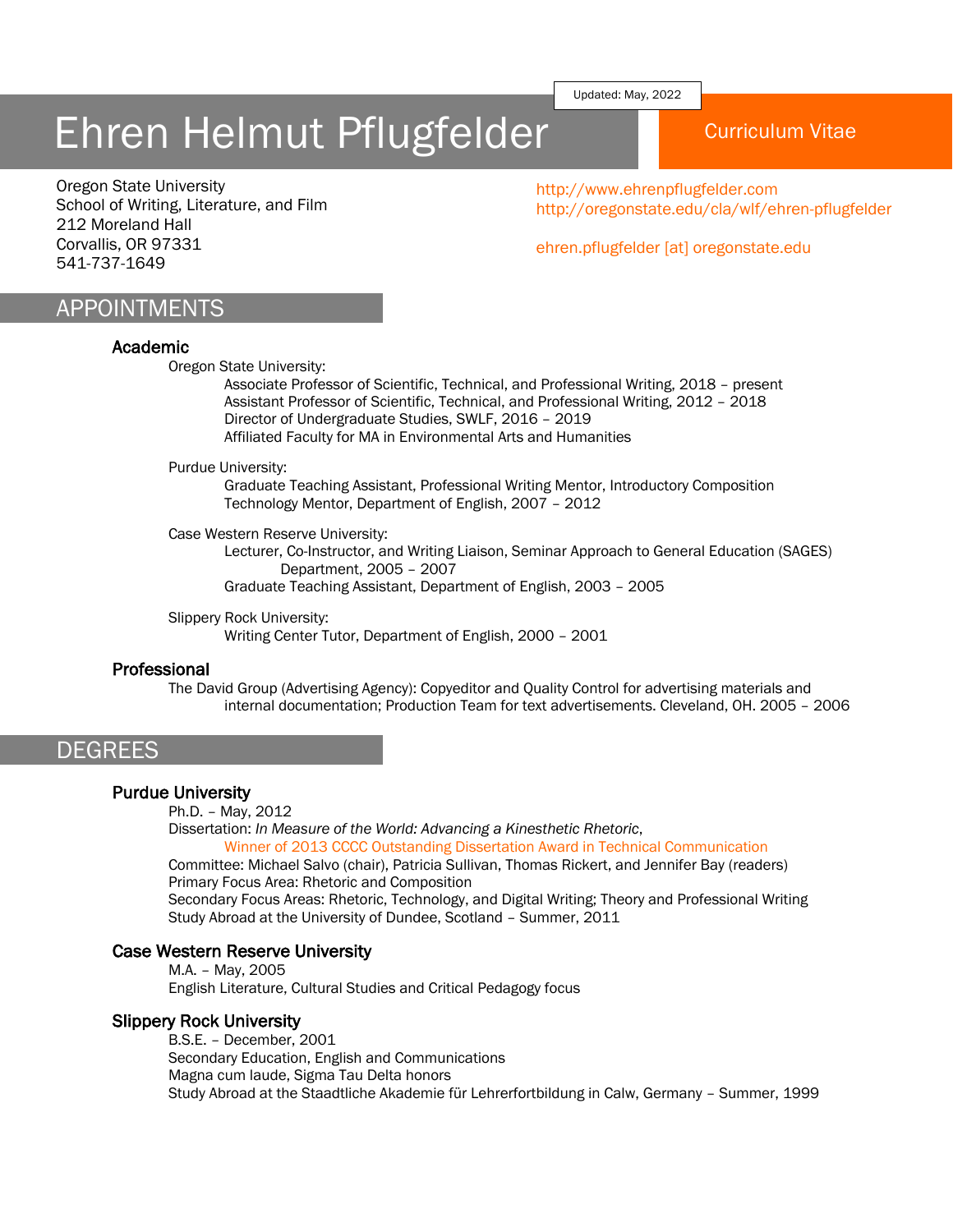# RESEARCH AREAS

Technical Communication; Rhetoric and Composition; Rhetoric of Science and Scientific Writing; Environmental Rhetoric; New Materialism; Digital Rhetoric

# AWARDS & RECOGNITIONS

## Research and Writing Awards

CCCC Best Book in Technical or Scientific Communication for *Communicating Technology and Mobility: A Material Rhetoric for Transportation*, 2018

(nominated for) Promising Scholar Award, Oregon State University, 2018

CCCC Outstanding Dissertation Award in Technical Communication for *In Measure of the World: Advancing a Kinesthetic Rhetoric*, 2013

Honorable Mention, Grace L. Smart Award for Rhetoric and Composition, 2012 Grace L. Smart Award for Rhetoric and Composition, 2011 (with Kristen Moore) Honorable mention, Kneale Pedagogy Award, 2010

CCCC Chairs' Memorial Scholarship Award for "Coursepacks under Attack (Again): Copyright, IP, and McGuffey's Readers," 2009 (\$750)

Second place, Kneale Pedagogy Award, 2009

#### Instructional Awards

(nominated for) Thomas R. Meehan Excellence in Teaching Award, Oregon State University, 2022 Quintilian Award for instructional excellence in Introductory Composition, 2008 (nominated for) Techne Award for Innovative Teaching, 2007 (nominated for) Graduate Dean's Instructional Excellence Award, 2005 – 2006 Graduate Dean's Instructional Excellence Award, 2004 – 2005

### Other Awards

(nominated for) C. Warren Hovland Service Award, Oregon State University, 2017 "Highly Recommended" from Slippery Rock University Department of Education, 2001 Magna Cum Laude; Dean's List honors; Sigma Tau Delta honors, 2001 Humanities and Fine Arts Outstanding Presentation, 2001

# FELLOWSHIPS, GRANTS & SCHOLARSHIPS

### Fellowships and Grants

*Center for the Humanities* fellowship, 2022 – 2023 (\$14,000) *Lauretta and Edward Smith Fund for Faculty Professional Development*, 2021 (\$500) Honors Advisor for Victor Puoci*, Summer Undergraduate Research Experience (SURE) Science Award*, 2019 (\$5,060) *Lauretta and Edward Smith Fund for Faculty Professional Development*, 2019 (\$750) *Learning Innovation Grant*, 2018 – 2019 (\$3,975) Center for the Humanities *Research Cluster Support*, Technology and the Environment, 2018 – 2019 (\$2,000) Spring Creek Project *Environmental Arts and Humanities Affiliated Faculty Residency*, July 23-29, 2017 *Learning Innovation Grant*, 2015 – 2016 (\$8,997) *Lauretta and Edward Smith Fund for Faculty Professional Development*, 2015 (\$330) *Center for the Humanities* fellowship, 2014 – 2015 (\$14,000) *L. L. Stewart Curriculum Development Fund*, 2014 – 2015 (\$4,400), with Raymond Malewitz Oregon State University *College of Liberal Arts Research Grant*, 2013 – 2014 (\$5,000) *Bill and Melinda Gates Foundation-*funded grant for Purdue OWL, 2011 (\$3,400) *Purdue Research Fellowship Grant*, summer, 2010 (\$2,635)

### **Scholarships**

Graduate Internship Scholarship in Print and Electronic Publishing, 2011 – 2012 (\$5,000) Professional Writing Study Abroad Scholarship, 2011 (\$2,500) Crouse Professional Writing Scholarship – Emergent Scholar, 2010 – 2011 (\$5,000) Carl and Louise Woodling Academic Scholarship, 2001 (\$1,000)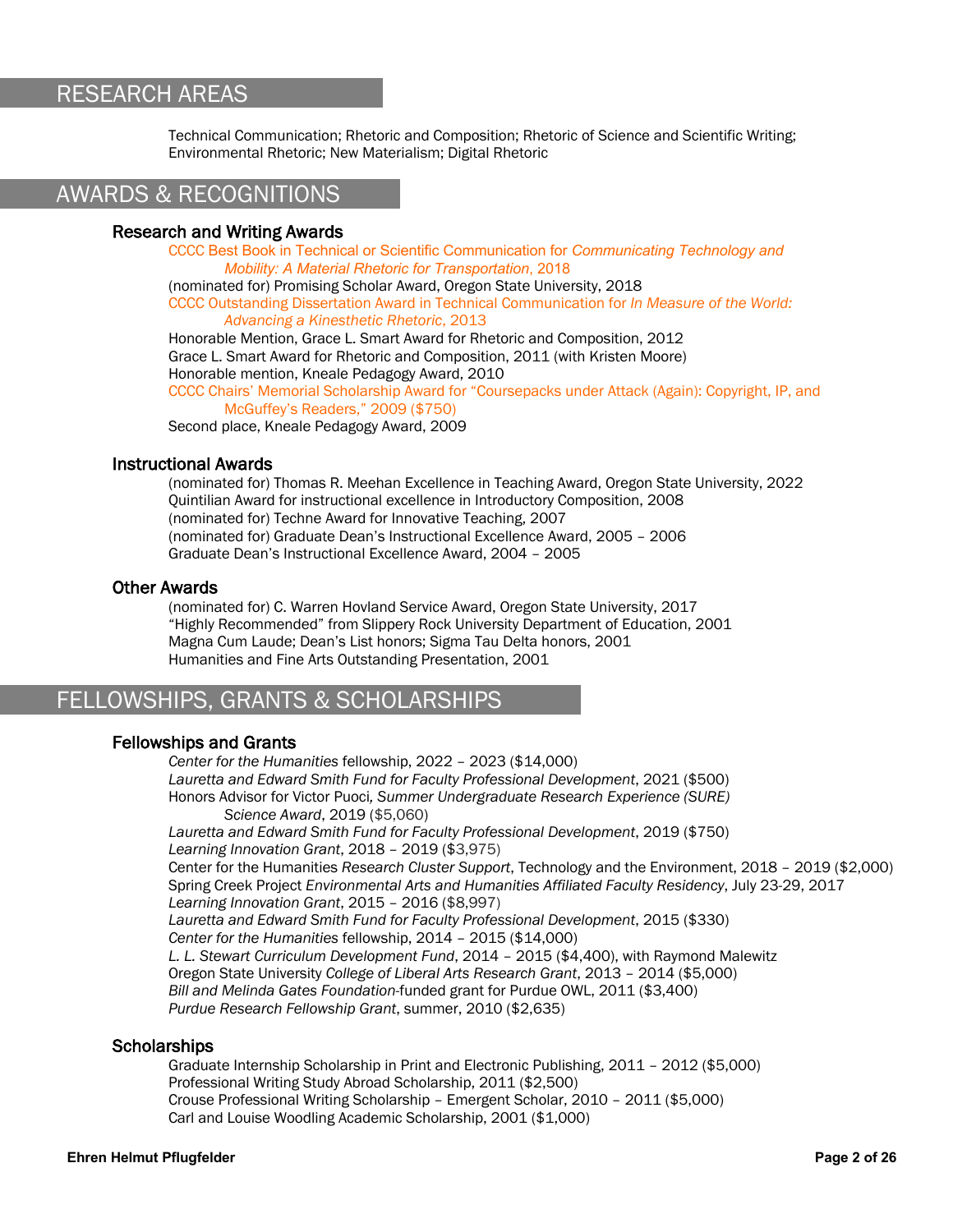### Assistantships

Purdue University English Department, Graduate Teaching Assistantship, 2007 – 2012 Case Western Reserve University English Department, Graduate Teaching Assistantship, 2003 – 2005

# PUBLICATIONS

# Monographs

Pflugfelder, Ehren Helmut. *Geoengineering, Persuasion, and the Climate Crisis: A Geologic Rhetoric*. The University of Alabama Press. Under Contract: Copyediting complete. ISBN: 081732142X

Pflugfelder, Ehren Helmut. *Communicating Technology and Mobility: A Material Rhetoric for Transportation*. New York: Routledge, 2017. ISBN: 1472434722 (ebook, hardback, paperback) Winner, 2018 CCCC Best Book in Technical or Scientific Communication

Reviews:

- 1. Hocutt, Daniel L. *Communication Design Quarterly* 4, No. 4 (2016): 86-92. DOI: 10.1145/3071088.3071096
- 2. Roundtree, Aimee Kendall. *IEEE Transactions on Professional Communication* 60, No. 1 (2017): 112-114. DOI: 10.1109/TPC.2016.2635692
- 3. Oswald, Kathleen F. *Transfers: Interdisciplinary Journal of Mobility Studies* 8, No. 1 (2018): 140-142. DOI: 10.3167/TRANS.2018.080113
- 4. Koenig, Abby. *Journal of Business and Technical Communication* 32, No. 3 (2018): 406-409. DOI: 10.1177/1050651918761883
- 5. Shealy, Mark W. *Rhetoric Society Quarterly* 48, No. 5 (2018): 551-554. DOI: 10.1080/02773945.2017.1413283

# Edited Collection

Amidon, Tim, Pflugfelder, Ehren Helmut, and Richards, Daniel P. *SIGDOC '19 Proceedings of the 37th ACM International Conference on the Design of Communication* Portland, Oregon, October 4-6, 2019. https://dl.acm.org/citation.cfm?id=3328020. ISBN: 978145036790-5.

20 Research Papers; 14 Experience Reports; 2 Industry Insights; 2 Panel Abstracts; 3 Poster Abstracts; 9 Student Research Competition Poster Abstracts.

# Works In-Progress

Pflugfelder, Ehren Helmut, and Kelly, Shannon. "Listening Otherwise: Arboreal Rhetorics and Tree-Human Relations." Accepted for *Decolonial Conversations in Posthuman & New Material Rhetorics*. The Ohio State University Press.

# Peer-Reviewed Articles and Chapters

- Pflugfelder, Ehren Helmut. "Evidence Engines: Common Rhetorical Features of Fraudulent Academic Journal Articles." *Written Communication* 39, no. 2 (2022): 303-331. DOI: 10.1177/07410883211069332
- Pflugfelder, Ehren Helmut, and Mahmou-Werndli, Alex. "Impacts of Genre and Access on Science Discussions: *The New Reddit Journal of Science*." *JCOM* 20, no. 5 (2021): 1-21. DOI: 10.22323/2.20050204
- Pflugfelder, Ehren Helmut, Sylvester, Ruth E., Yerace, Marisa, and Fuller, Matthew. "Making the Midcentury, Modern." *Rhetoric Review* 40, no. 1 (2021): 30-45. DOI: 10.1080/07350198.2020.1841456
- Amidon, Timothy R., Nielsen, Alex C., Pflugfelder, Ehren Helmut, Richards, Daniel P., and Stephens, Sonia H. "Visual Risk Literacy in "Flatten the Curve" COVID-19 Visualizations." *Journal of Business and Technical Communication* 31, no. 1 (2021): 101-109. DOI: 10.1177/1050651920963439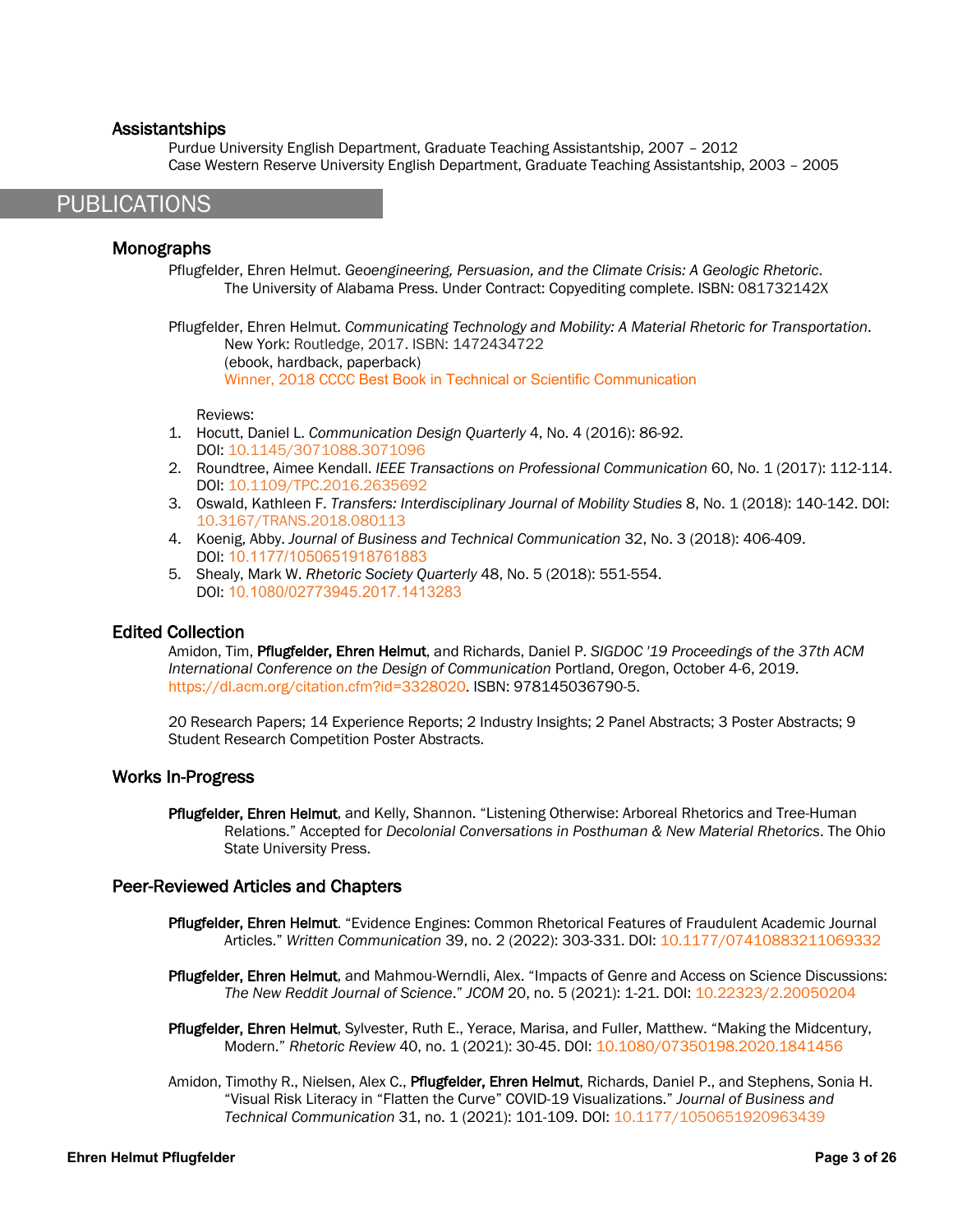- Pflugfelder, Ehren Helmut. "Risk Selfies and Nonrational Environmental Communication." *Communication Design Quarterly* 7, no. 1 (2019): 73-84. DOI: 10.1145/3322486.3322493
- Pflugfelder, Ehren Helmut. "Autonomous Vehicles and Gender: A Commentary" *Transfers: Interdisciplinary Journal of Mobility Studies* 8, no. 1 (2018): 104-111. DOI: 10.3167/TRANS.2018.080108
- Pflugfelder, Ehren Helmut. "The Role of *Metis* in Revising Automotive Recall Letters." In *Posthuman Praxis in Technical Communication*, edited by Kristen R. Moore and Daniel Richards, 199-216. New York: Routledge, 2018. ISBN 9780815384854.
- Pflugfelder, Ehren Helmut. "Failure Matters: Conflicting *Techne* in a High-Tech Case." *Journal of Technical Writing and Communication* 48, no. 1 (2018): 31-52. DOI: 10.1177/0047281616662984
- Pflugfelder, Ehren Helmut. "Methodologies: Design Studies and *Techne*." In *Rhetoric and Experience Architecture*, edited by Liza Potts and Michael J. Salvo, 166-183. Anderson, SC: Parlor Press, 2017. ISBN: 1602359601
- Pflugfelder, Ehren Helmut. "Explain Like I'm Five: Technical Descriptions in the Wild." *Technical Communication Quarterly* 26, no. 1 (2017): 25-41. DOI: 10.1080/10572252.2016.1257741
- Pflugfelder, Ehren Helmut. "Rhetoric's New Materialism: from Micro-Rhetoric to Microbrew." *Rhetoric Society Quarterly* 45, no. 5 (2015): 441-461. DOI: 10.1080/02773945.2015.1082616

Article selected for: *Rhetoric & Change: A Free Access Article Collection in Collaboration with the Rhetoric Society of America* (RSA) http://explore.tandfonline.com/page/ah/rsa16\_freearticles

- Pflugfelder, Ehren Helmut. "Is No One at the Wheel?: Nonhuman Agency and Agentive Movement" In *Thinking with Bruno Latour in Rhetoric and Composition*, edited by Paul Lynch and Nathaniel Rivers, 176-200. Carbondale, IL: Southern Illinois University Press, 2015. ISBN: 0809333937
- Pflugfelder, Ehren Helmut. "Cell Phones, Networks, and Power: Documenting Cell Phone Literacies." *Kairos: A Journal of Rhetoric, Technology, and Pedagogy* 19, no. 2 (2015). http://kairos.technorhetoric.net/19.2/topoi/pflugfelder/index.html
- **Pflugfelder, Ehren Helmut.** ""Running with the Big Dogs": The Rhetoric of Fan Identity in a Postmodern NASCAR." In *Motorsports and American Culture: From Demolition Derbies to NASCAR*, edited by Mark D. Howell and John D. Miller, 87-102. Plymouth, UK: Rowman & Littlefield, 2014. ISBN: 1442230967
- Pflugfelder, Ehren Helmut. "Big Data, Big Questions." *Communication Design Quarterly* 1, no. 4 (2013): 18-22. DOI: 10.1145/2524248.2524253
- Pflugfelder, Ehren Helmut. "The Minimalist Approach to Online Instructional Videos." *Technical Communication* 60, no. 2 (2013): 131-146.
- Moore, Kristen, and Pflugfelder, Ehren Helmut. "On Being Bored and Lost (in Virtuality)." In *Learning and Research in Virtual Worlds*, edited by Jeremy Hunsinger and Aleks Krotoski, 152-156. New York: Routledge, 2012. ISBN: 0415754607
- Pflugfelder, Ehren Helmut. "Translucency, Coursepacks, and the Post-Historical University: An Investigation into Pedagogical Things." *College English* 74, no. 3 (2012): 247-267.
- Pflugfelder, Ehren Helmut. "Sustaining Knowledge Work in Student Engineering Clubs." *Proceedings of The International Professional Communication Conference*, *IEEE International* Cincinnati, OH (October, 2011): 1-7. DOI: 10.1109/IPCC.2011.6087199
- Moore, Kristen, and Pflugfelder, Ehren Helmut. "On Being Bored and Lost (in Virtuality)." *Learning, Media and Technology* 35, no. 2 (2010): 249-253.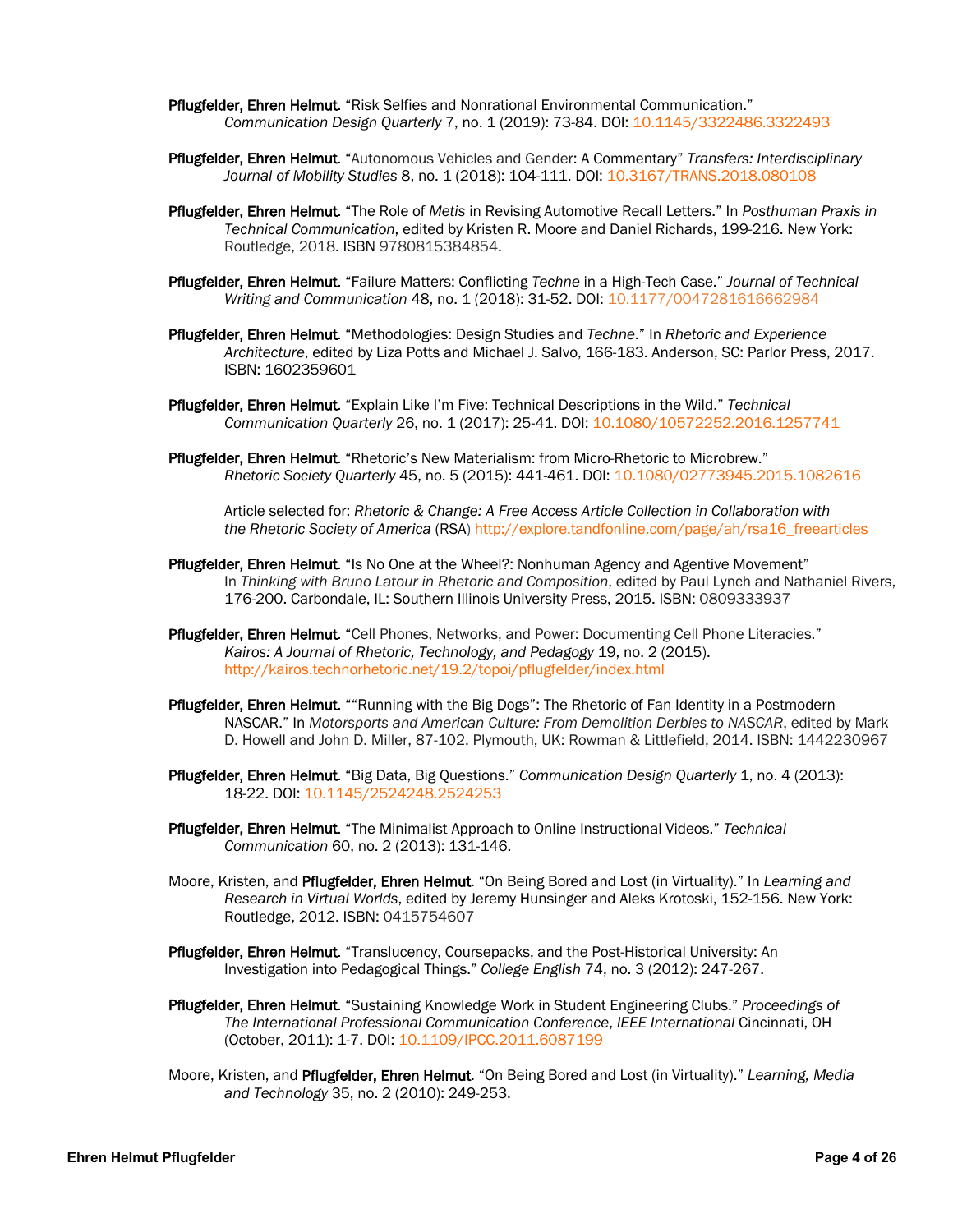- Salvo, Michael J., Pflugfelder, Ehren Helmut, and Prenosil, Joshua. "The Children of Aramis." *Journal of Technical Writing and Communication* 40, no. 3 (2010): 245-263.
- Pflugfelder, Ehren Helmut. "Something Less than a Driver: Toward an Understanding of Gendered Bodies in Motorsport." *Journal of Sport & Social Issues* 33, no. 4 (2009): 411-426.
- Pflugfelder, Ehren Helmut. "Divine Excess: The Logic of General Economics in *The Enormous Room*." In *Words into Pictures: E. E. Cummings' Art Across Borders*, edited by Jiri Flajsar and Zeno Vernyik, 90- 107. Newcastle, UK: Cambridge Scholars Publishing, 2007.

#### Non-Peer-Reviewed Articles and Chapters

- Tolar Burton, Vicki, Kelly, Kristy, Jensen, Tim, Perrault, Sarah, and Pflugfelder, Ehren Helmut. "The Last Time we saw Lisa." *Peitho* 24, no. 24 (2021). https://cfshrc.org/article/the-last-time-we-saw-lisa/
- Pflugfelder, Ehren Helmut. "Finding Context: Teaching about Class through Local History." *Diversity & Democracy: Civic Learning for Shared Futures* 11, no. 3 (2008): 15-17.

Pflugfelder, Ehren Helmut. "Teaching to a Different Crowd." *Working-Class Notes* 2, no. 1 (2007): 3-4.

### Book Reviews

- Pflugfelder, Ehren Helmut. Review of *Composition and Copyright: Perspectives on Teaching, Text Making and Fair Use*, ed. Steve Westbrook. *Computers & Composition* 27, no. 3 (2010): 235-237.
- Pflugfelder, Ehren Helmut. Review of *The Internet Imaginaire*, by Patrice Flichy. *The Journal of Technical Writing and Communication* 40, no. 1 (2010): 102-106.
- Pflugfelder, Ehren Helmut. Review Essay of *Originality, Imitation, and Plagiarism: Teaching Writing in the Digital Age,* eds. Caroline Eisner and Martha Vicinus, *Pluralizing Plagiarism: Identities, Contexts, Pedagogies*, eds. Rebecca Moore Howard and Amy E. Robillard, and *Plagiarism: Alchemy and Remedy in Higher Education* by Bill Marsh, *Composition Forum* 19 (2009): n.p. http://compositionforum.com/issue/19/plagiarism-review.php

# Editors' Introductions

|  | Present Tense, Vol. 8.2 "Contested Publics." 851 words.                           |
|--|-----------------------------------------------------------------------------------|
|  | http://www.presenttensejournal.org/editorial/volume-8-2-contested-publics/        |
|  | Present Tense, Vol. 7.2 "Composing, Media, and Publics." 407 words.               |
|  | http://www.presenttensejournal.org/editorial/vol-7-2-composing-media-and-publics/ |
|  | Present Tense, Vol. 6.2 "Rhetorics, Politics, Technologies." 541 words.           |
|  | http://www.presenttensejournal.org/editorial/vol-6-2/                             |
|  | Present Tense, Vol. 5.3 "Rhetoric and Social Justice." 625 words.                 |
|  | http://www.presenttensejournal.org/editorial/vol-5-3-rhetoric-and-social-justice/ |
|  | Present Tense, Vol. 4.2: "Negotiated Locations of Rhetoric." 506 words.           |
|  | http://www.presenttensejournal.org/editorial/vol-4-2/                             |
|  | Present Tense, Vol. 4.1: "Rhetoric and The Public Sphere." 479 words.             |
|  | http://www.presenttensejournal.org/category/volume-4/issue-1-volume-4/            |
|  | Present Tense, Vol. 3.2: "Inquiries on Injustice." 614 words.                     |
|  | http://www.presenttensejournal.org/editorial/vol-3-2-inquiries-on-injustice/      |

# Teaching Projects

In 2022, I taught Technical Writing for Engineers, one of several special sections of the course we offer specifically for engineering majors. One main project in that course involved students designing, producing, and testing paper airplanes made from a single roll (or less) of toilet paper. Students adhered to a spec sheet, documented their builds, prepared a design report of their decisions, and tested their airplanes in the Student Experience Center lobby, launching them from the second floor. After data was collected, students were assigned a follow-up performance report based upon another student's design report, toilet paper airplane, and data. Photos are available here: https://twitter.com/osuswlf/status/1495901796753358848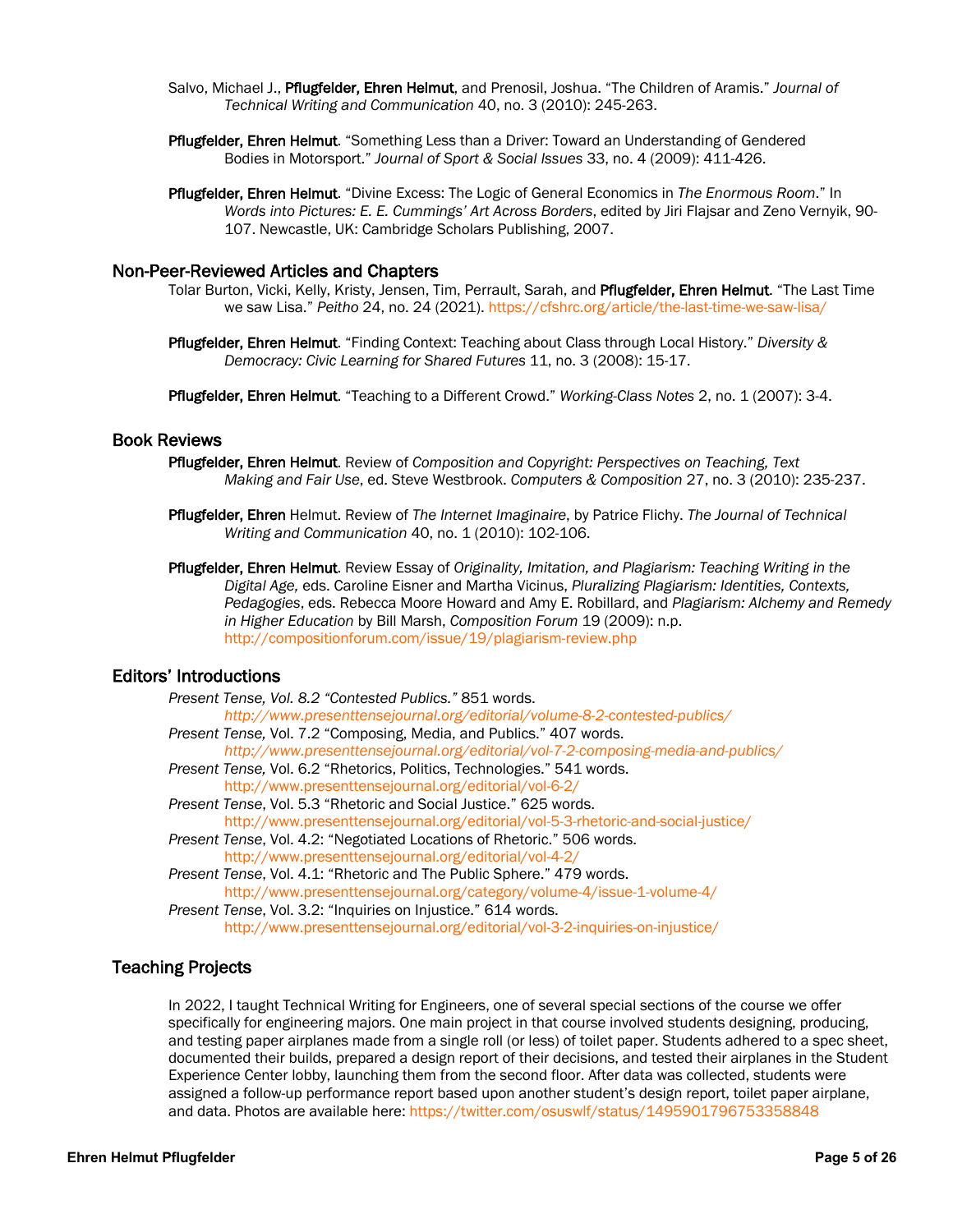In 2021, students in the graduate section of The Teaching of Writing (WR 511) and I scripted a video for SLWF's Oregon State Guide to Grammar video series. We researched about code-meshing and code-switching, wrote the script for the video, and provided examples for the final production. The video was made live here: https://www.youtube.com/watch?v=FwFZ7FRcDJU&t

In 2020, during the time when courses were being taught via distance education, I shifted the Environmental Writing (WR 462/562) field trip to a weekly individual field trip. This assignment asked students to build a quadrat (a 2' x 2' square frame frequently used in population sampling) and place their quadrat in the same place for 9 weeks. Students took notes, photographs, and wrote weekly journal entries for each week, focusing on themes that ranged from sensory experiences, species identification, and ecological concepts. Maps of their quadrat journals can be found here:

https://www.google.com/maps/d/u/0/edit?mid=1mJKeMxZfsV19n3moj58wiv3LeUWd7ONr&usp=sharing

In 2018, I taught Environmental Writing, a course where the graduate students developed an annotated bibliography. The result of the students' hard work was the first annotated bibliography of environmental rhetoric-focused research. Though I structured some of the bibliography, students pulled from research in rhetoric and composition, environmental communication, and other fields to complete this work, currently hosted here: https://ehrenpflugfelder.com/environmental-rhetoric-annotated-bibliography/

In 2017-2018, I worked on a project that involved my Science Writing (WR 362) students, the curators for several of the natural history collections at OSU, and a photography course taught by Evan Baden. Our goal was to write the chapters for a book detailing the natural history collections at OSU and inspire the photography class to document what we investigated through writing. One of Evan's former students produced a short documentary about the process: https://www.youtube.com/watch?v=t\_vEp4\_s2IY

In a graduate-only course on contemporary rhetoric theory, students read and discussed epistemic rhetoric, the rhetoric of science, assemblage theory, rhetorical ecologies, and more. We decided to publish our final papers in the course as a material object—something that could go out into the world after the course was over. That edited collection is now available on Amazon and is called Assembling Oregon: Material Rhetoric in the Pacific Northwest. The book represents the hard work, thoughtful critiques, and insightful readings of students in the MA in English at OSU. All proceeds from the sale of this book go back to fund graduate student travel.

When I teach WR 362, Science Writing, I use the vehicle of an online magazine, *Castor*, to publish student work. *Castor* is a science writing magazine composed, edited, and designed by undergraduate students at Oregon State University. Most of the articles on Castor are feature-length pieces, showcasing the hard work of sophomore students from across the university: https://castormagazine.wordpress.com/

I helped lead students through a digital humanities project in a course I co-taught with Dr. Raymond Malewitz: ENG 485/585, Introduction to Digital Humanities. The course focused on student-driven digital humanities projects built around available archival material for the noted OSU author Bernard Malamud. The digital humanities projects are available here: http://scalar.usc.edu/works/bernard-malamud-project/index

In WR 497/497, Digital Literacy and Culture, students and I explored the impact cell phones have on our lives through a video documentary project. The resulting video was made up of dozens of interviews that students conducted and shot on their own cell phones. Citation: Pflugfelder, Ehren Helmut, Scott Catchpole, Gail Cole, Brendan Hansen, Chad Iwertz, Jessica Kibler, Sarah Mosser, Don Ridge, and Corey Taylor. *Does your Smartphone Make you Smarter?* (2013, September 22). [Video file]. https://www.youtube.com/watch?v=H2mQOus0i7A

#### Legacy Projects [not archived]:

"Web Rhetorics Workshop." Website and Web resource for *Computers & Writing* 2011 conference workshop: http://webrhetorics.wordpress.com/

"Copyright, Plagiarism and McGuffey's Readers: A Critical Resource on Intellectual Property in the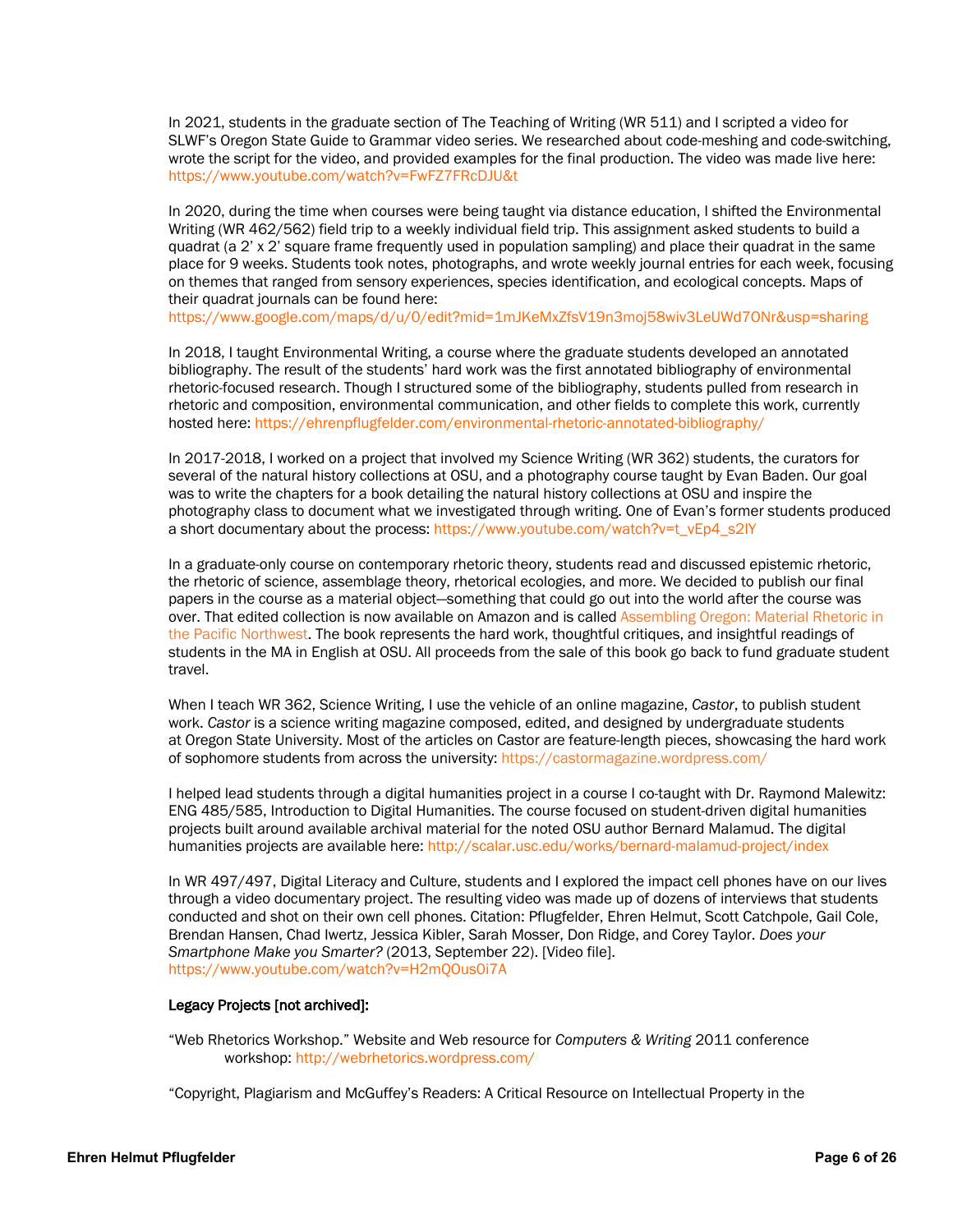Eighteenth and Nineteenth Centuries." Website and Web resource: http://web.ics.purdue.edu/~epflugfe/McGuffey project/624index

"Plagiarism Pedagogies: and Administrative Intervention and Critical Resource for Plagiarism Instruction. "With Cristyn L. Elder. Lesson plans and Website: http://web.ics.purdue.edu/~epflugfe/PlagiarismPedagogiesindex

"The Art of Appropriate Silence: Online Lurking as Naturalistic Inquiry." Essay, bibliography, Website, and video: http://web.ics.purdue.edu/~epflugfe/Lurking project/605.htm

 "Copyright for Teaching with Multimedia." Website, video, and podcasts: http://web.ics.purdue.edu/~epflugfe/CopyrightforTeachingwithMultimedia/index.html

#### Interviewed In

Amanda Petrusich, "Genre is Disappearing. What Comes Next?" *The New Yorker*. March 8, 2021. https://www.newyorker.com/magazine/2021/03/15/genre-is-disappearing-what-comes-next Celene Carillo, "More than Just a Good Manual." *The Leading Edge*, 2019.

Katie Linder, "RIA #78: Dr. Ehren Helmut Pflugfelder on Researching Mobility Technologies." *Research in Action* podcast, 2017. http://ecampus.oregonstate.edu/research/podcast/e78/ and https://soundcloud.com/researchinaction/sets/ria-78-dr-ehren-helmut

Ryan Weber, "Dr. Ehren Pflugfelder on Technical Descriptions and Reddit." *10 Minute Tech Comm*, 2017. http://www.stitcher.com/podcast/10minute-tech-comm/e/49576929

Wendy Madar, "Transportation Problems need a New Language." *The Center for the Humanities Newsletter*, Spring, 2015. http://oregonstate.edu/dept/humanities/transportation-problems-need-new-language

Jacob Day, "Ehren Pflugfelder on Wikis for WIC Classes." *Teaching with Writing: The WIC Newsletter*. Fall, 2014. http://wic.oregonstate.edu/news/dr-ehren-pflugfelder-wikis-wic-classes

### General Reviews

Laura R. Micciche, "Minutae Matters: On Editing an Independent Journal." In *Behind the Curtain of Scholarly Publishing*, edited by Christian Weisser, Greg Giberson, and Megan Schoen. Utah State University Press, 2022.

Carolyn R. Miller, "Genre Across Borders." https://genreacrossborders.org/tags/literary-genre

Reading Rhetoric. https://readingrhetoric.wordpress.com/2017/07/26/pflugfelder-ehren-helmut-is-no-one-atthe-wheel-nonhuman-agency-and-agentive-movement/

Vanessa Ard, *Product Passionista,* "Communicate to be Understood." https://productpassionista.com/communicate-to-be-understood/

*Steven Krause's* blog: http://stevendkrause.com/2016/04/10/4c16-recap-deep-in-the-something-of texas/#more-4481

*Bedford Bits*: https://community.macmillan.com/community/the-english-community/bedford bits/blog/2016/04/14/cccc2016?utm\_source=socmedia&utm\_medium=updates&utm\_campaign =tlg

*Computers & Composition* blog: http://candcblog.org/?p=12

*Cultural Heritage Informatics* blog: *http://chi.anthropology.msu.edu/2014/04/use-of-mobile-phone pedagogies-in-rhetoric-and-composition-studies/*

*Justin Lewis'* blog: http://justinlewis.me/?p=2176

*BetaJames* blog: http://betajames.net/my-time-in-atlanta-4c11-cccc11-cccc2011

*Revolution Lullabye* blog: http://revolutionlullabye.wordpress.com/2009/05/28/pflugfelder-review/

# INVITED TALKS

*Provost's Authors' and Editors' Lecture*. Oregon State University's Center for the Humanities. April 17, 2018.

"Elusive Elegance in Data Displays" *Beautiful Science, Useful Art: Three Perspectives on Data Visualization*. Oregon State University Libraries and Press, May 3, 2017.

"Persuasive Mobility and The Logos of Logistics" *2017 Winifred Bryan Horner Memorial Lecture* and workshop. Texas Christian University, February 2, 2017. http://wbhrsa.weebly.com/blog/inaugural-wbh-memorial-lecture-seminar-ehren-pflugfelder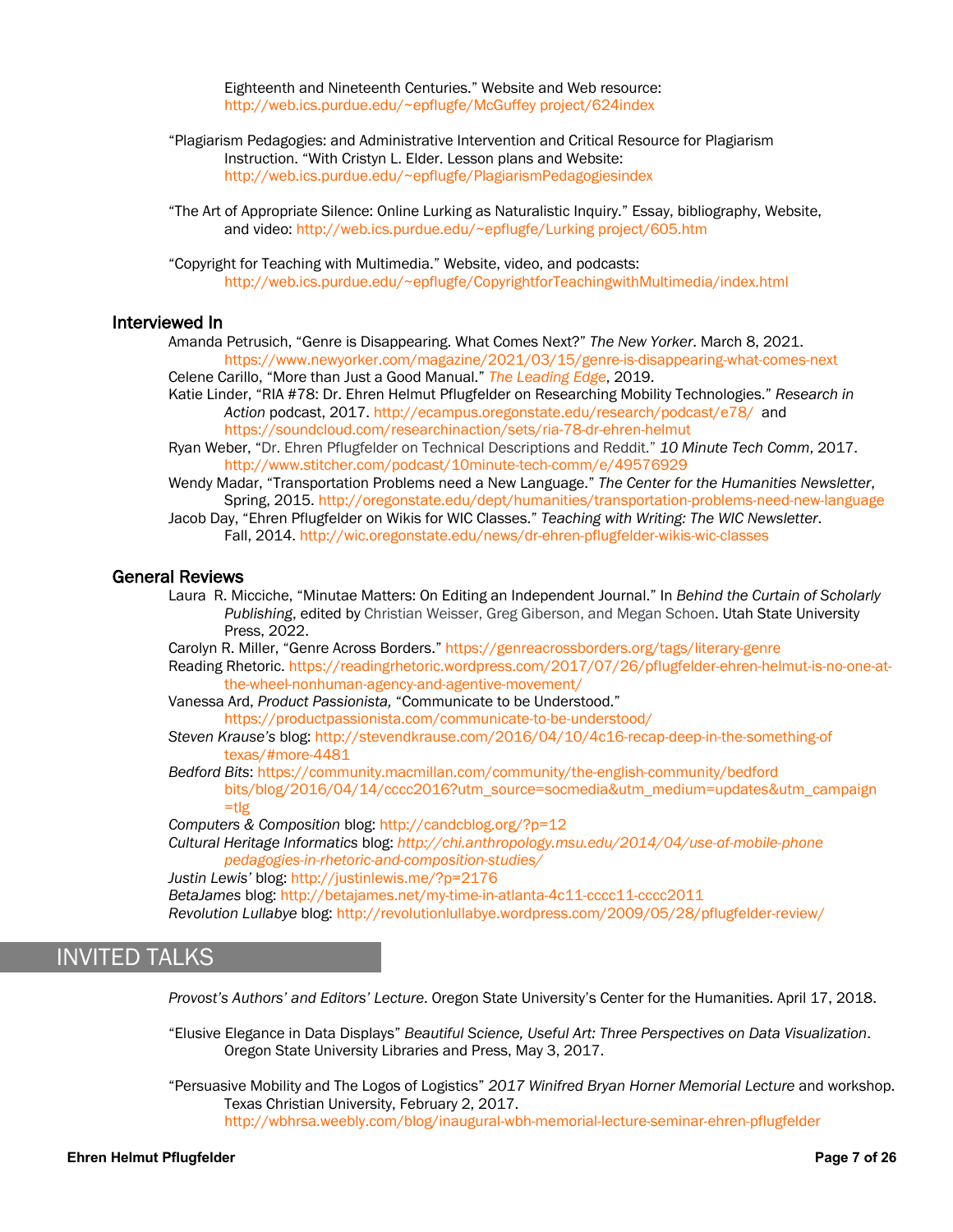"Mobility Beyond the Automobile: Understanding Transportation as Persuasion." *Oregon State University Center for the Humanities Lecture*. April 13, 2015

"Researching and Writing the Publishable Essay." *Creighton University*, September 25, 2013

# CONFERENCES & EVENTS

# Conferences Planned

*ACM SIGDOC* (Association for Computing Machinery *Special Interest Group for Design of Communication*) Portland, OR: October 4-6, 2019. Program and Conference Proceedings Co-Chair. https://sigdoc.acm.org/conference/2019/

Worked with Tim Amidon and Daniel P. Richards to create the conference CFP, manage double-blind peer reviews for conference submissions (105 submissions and 85 acceptances – the largest ever SIGDOC), create conference session schedule, manage double-blind peer reviews for conference proceedings (45 acceptances), edit and format conference proceedings, and create conference program.

*Undergraduate Humanities Research Conference*. Corvallis, OR: May, 2018 – 2020. Co-Chair.

Worked with Kara Ritzheimer (SHPR) and Megan Ward (SWLF) to create promotional materials, review submissions, schedule conference details, and run the day-of events.

*English Undergraduate Conference*. Corvallis, OR: May, 2017. Chair.

Promoted, reviewed, scheduled, and ran the conference, taking over the previous version of the conference, which focused on American Studies.

*Computers & Writing Conference* (C&W). West Lafayette, IN: May, 2010. Planning Committee.

Worked within a team to create promotional materials and manage double-blind peer reviews.

### Conference Presentations

- "Technical Communication and Geoengineering Standards: The Case of ISO 14082." *Special Interest Group in the Design of Communication* (Association for Computing Machinery SIGDOC). Boston, MA: October, 2022.
- "The Noösphere as Naturalistic Fallacy in Geoengineering Discourse." *Rhetoric Society of America Conference* (RSA). Baltimore, MD: May, 2022.
- "Undermining Technical Communication: Extraction, Risk, and Scale." *Association for the Rhetoric of Science, Technology, and Medicine* (ARSTM) preconference at the National Communication Association (NCA) conference. [presented with Tim Amidon and Daniel P. Richards]
- "Advantages to DIY Non-Credit Technical Writing Certificate Design." *Conference of the Council for Programs in Technical and Scientific Communication* (CPTSC), online: October, 2021. [presented with Rich Collins]
- "Making the Midcentury, Modern: A Microhistorical Approach to 1950s Composition." *Conference on College Composition and Communication* (CCCC). Spokane, OR: April, 2021. [Cancelled because of COVID-19]
- "The Noösphere as Naturalistic Fallacy in Geoengineering Discourse." *Rhetoric Society of America Conference* (RSA). Portland, OR: May, 2020. [Cancelled because of COVID-19]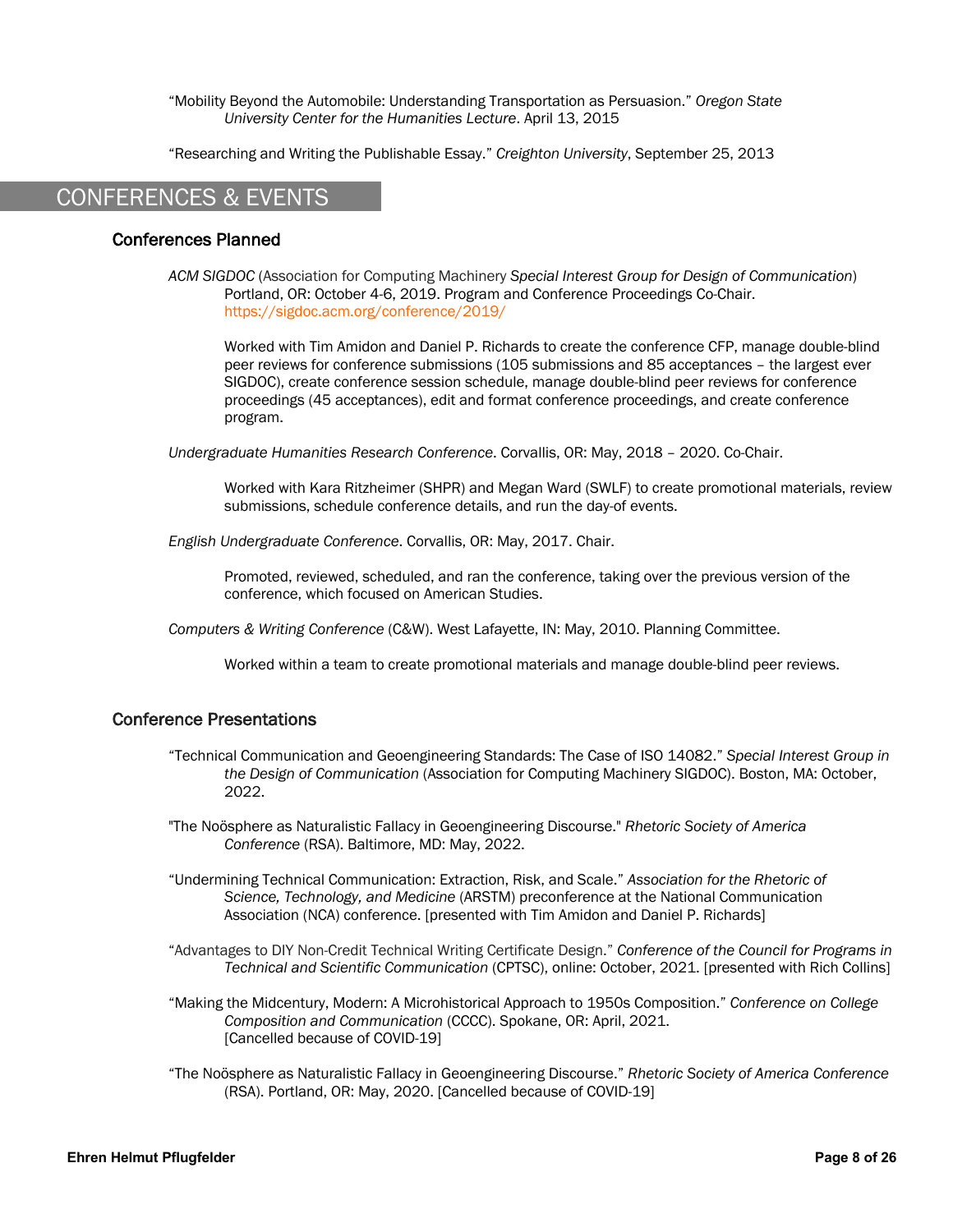- "Entrepreneurial Geoengineering and the Rhetorics of Geologic Selfwitnessing." *Rhetoric Society of America Conference* (RSA). Portland, OR: May, 2020. [Cancelled because of COVID-19]
- "Risk Selfies: Encouraging Participatory Risk Communication." *Special Interest Group in the Design of Communication* (Association for Computing Machinery SIGDOC). Portland, OR: October, 2019.
- "Risk Selfies and Environmental Risk Literacy." *Conference on Communication and Environment* (COCE). Vancouver, BC: June, 2019.
- "Rhetoric and Geology: Uncommon Grounds for the Anthropocene." *RhetCanada* (Canadian Congress of the Humanities and Social Sciences). Vancouver, BC: June, 2019.
- "Terra Matter: A Multi-Disciplinary Endeavor of the Humanities and Sciences to Raise Awareness of Specimen Based Research and Teaching at Oregon State University." *Joint Annual Meeting: Entomological Society of America, Entomological Society of Canada & Entomological Society British Columbia*. Vancouver, BC: November, 2018. [presentation delivered by Christopher Marshall, but included Evan Baden, Peter Konstantinidis, Melanie Link-Perez, and Ehren Helmut Pflugfelder as co-authors]
- "Natural Collaborations: Natural History Collections and Interdisciplinary Learning Opportunities" *Botany 2018*. Rochester, MN: July, 2018. [presentation delivered by Melanie Link-Perez, but included Christopher Marshall, Peter Konstantinidis, Evan Baden, and Ehren Helmut Pflugfelder as co-authors]
- "Future Earth Resilience: Geoengineering Deliberations and the Role of CO2." *Association for the Rhetoric of Science, Technology, and Medicine* (ARSTM) preconference at the *Rhetoric Society of America* (RSA) Conference. Minneapolis, MN: May, 2018.
- "Toward a Rhetoric for the "Geologic Now."" *Rhetoric Society of America conference* (RSA). Minneapolis, MN: May, 2018.
- "Buying Time to Save the World: The Rhetorics of Geoengineering." *Rhetoric Society of America Conference* (RSA). Minneapolis, MN: May, 2018.
- "Strava or it Didn't Happen: The Kinetic Agency of Rhetorical Performance." *Conference on College Composition and Communication* (CCCC). Kansas City, MO: March, 2018.
- "Mapping the Actors: Certificate Building as Network-Building." *Association of Teachers of Technical Writing* (ATTW). Portland, OR: March, 2017.
- "No-So-Still Life with Rhetoric: Hashtags and Risk Literacy." *Conference on College Composition and Communication* (CCCC). Portland, OR: March, 2017.
- "(Re)Mapping the Actors: Network-Building for Certificate Programs." *Conference of the Council for Programs in Technical and Scientific Communication* (CPTSC), Savannah, GA: October, 2016. [Cancelled because of Hurricane Matthew]
- "Technical Writing in the Wild: redditing and Writing." *Conference on College Composition and Communication* (CCCC). Houston, TX: April, 2016.
- "The Kinetic Energy of Agency: Understanding Rhetoric through *Kinesis*." *Western States Rhetoric and Literacy Conference* (WSRLC), Tempe, AZ: October, 2015.
- ""Explain Like I'm Five": reddit as a site of Technical Communication." *Association of Teachers of Technical Writing* (ATTW). Tampa, FL: March, 2015.
- "Old Ghosts and New Curricula: Building Actor-Networks in Certificate Design." *Conference of the Council for Programs in Technical and Scientific Communication* (CPTSC), Colorado Springs, CO: September, 2014.
- "Cell Phone Literacies and Methods for Exploring Thing-Power." *Computers & Writing Conference*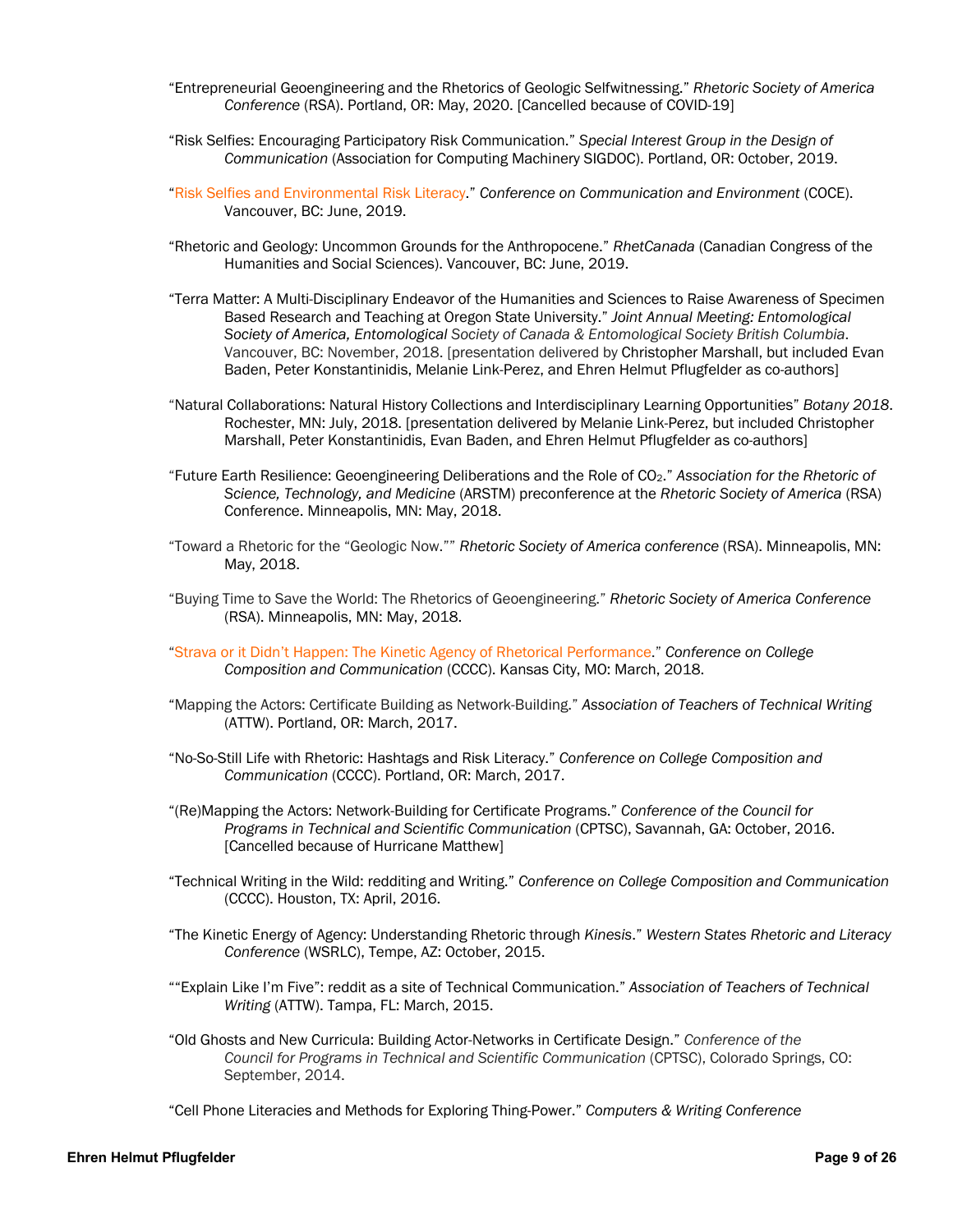(C&W). Pullman, WA: June, 2014.

- "The How, Why, and *Hyle* for an Object-Oriented Rhetoric." *Rhetoric Society of America Conference* (RSA). San Antonio, TX: May, 2014.
- "Our Phones, Ourselves: Questioning our Mobile Writing Lives." *Conference on College Composition and Communication* (CCCC). Indianapolis, IN: March, 2014. *Chair and Presenter.*
- "Facilitating Information Management between Engineering Classes and Student Organizations." *Rocky Mountain Modern Language Association* (RMMLA). Vancouver, WA: October, 2013.
- "The Discourse of Distracted Composing as Distracted Driving." *Conference on College Composition and Communication* (CCCC). Las Vegas, NV: March, 2013.
- "The Human-Vehicular Environment as Productive, Rhetorical Space." *Technology, Knowledge and Society Conference*. Vancouver, BC: January, 2013.
- "Video Minimal Manuals in Business Communication Courses." *Association for Business Communication* (ABC) *Conference*. Honolulu, HI: October, 2012.
- "The Logics of Logistics: Delivery without UPS." *Conference on College Composition and Communication* (CCCC). St. Louis, MO: March, 2012.
- "Technically Mobile: The Confluence of Technical Writing and Mobility Studies" *Association of Teachers of Technical Writing* (ATTW). St. Louis, MO: March, 2012.
- "Developing an Interactive Writing Site for Students Transitioning to College Work." *National Council of Teachers of English Conference* (NCTE). Chicago, IL: November, 2011.
- "Sustaining Knowledge Work in Student Engineering Clubs." *International Professional Communication Conference* (IPCC). Cincinnati, OH: October, 2011.
- "Back (Again) to the Rough Ground: Rhetoric, Technical Communication, and Mobility Studies." *Lancaster Sociology Summer Conference*. Lancaster, UK: July, 2011.
- "*Kinesis*, *Techne*, and the 'Mobilities Turn' in Rhetoric." *Conference on College Composition and Communication* (CCCC). Atlanta, GA: April, 2011. *Chair and Presenter.*
- "Visualizing our Introductions to Professional Writing: Student Infographics." *Professional Writing at Purdue Showcase*. West Lafayette, IN: April, 2011.
- "*Haute* Cuisine, Celebrity Chefs, and Post-*Techne*." *Rhetoric Society of America Conference* (RSA). Minneapolis, MN: May, 2010. *Chair and Presenter.*
- "Designing and Using Minimalist Manuals in Technical Communication and FYC." *Computers & Writing Conference* (C&W). West Lafayette, IN: May, 2010.
- "Translucency, Coursepacks, and the Spiral-Bound University." *Theory and Cultural Studies Colloquium*. West Lafayette, IN: April, 2010.
- "Composing, Designing, and Using: Student-Centered, Object-Oriented Rhetoric" *Conference on College Composition and Communication* (CCCC). Louisville, KY: March, 2010.
- "AWOL FAQs: Teaching through Minimalist User Manuals and Missing Documentation" *Association of Teachers of Technical Writing* (ATTW). Louisville, KY: March, 2010.
- "(Re)Envisioning 'First-Year Composition' as 'Introduction to Web Rhetorics'" *Future of English Studies Conference*. Springfield, IL: October, 2009.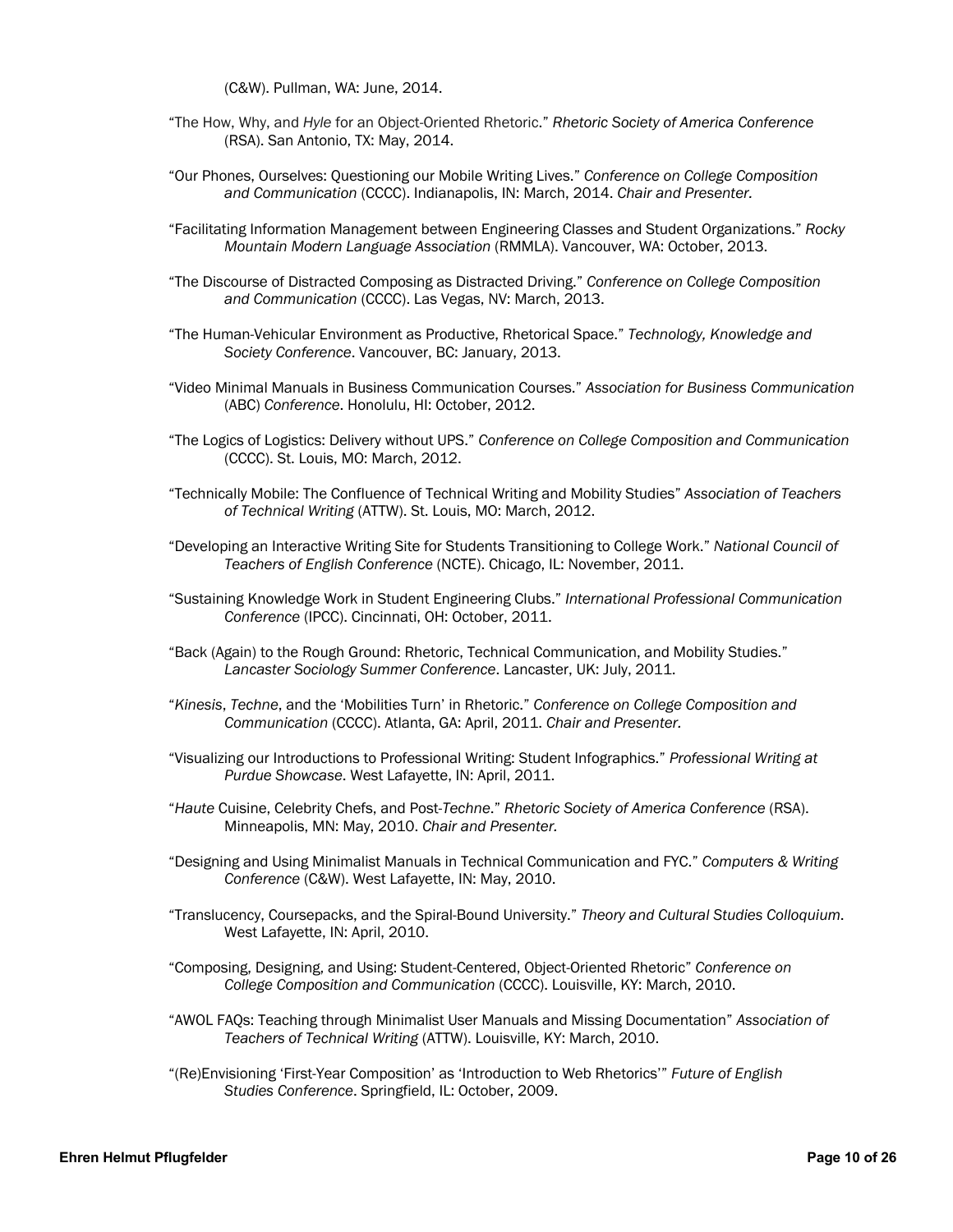- "Of Actors and Assembly Lines: Working Class Studies and Technical Communication." *Working-Class Studies Association Conference* (WCSA). Pittsburgh, PA: June, 2009.
- "Plagiarism Prevention: Web Resources and Syllabus Approaches." *Introductory Composition at Purdue Showcase*. West Lafayette, IN; April, 2009.
- "Coursepacks under Attack (Again): Copyright, IP, and McGuffey's Readers." *Conference on College Composition and Communication* (CCCC). San Francisco, CA: March, 2009.
- "Well-Beyond 'Gotcha!': Strategic and Theoretical Plagiarism Interventions." *Thomas R. Watson Conference*. Louisville, KY: October, 2008.
- "The Art of Appropriate Silence: Online Lurking as Naturalistic Inquiry." *International Congress for Qualitative Inquiry* (ICQI). Urbana-Champaign, IL: May, 2008.
- "Plagiarism Pedagogies: A Theoretical and Infrastructural Intervention." *Introductory Composition at Purdue Showcase*. West Lafayette, IN; May, 2008.
- "Divine Excess: General Economy and *The Enormous Room*. *Twentieth-Century Literature and Culture Conference*. Louisville, KY: February, 2007.
- "Always Already in Crisis: Masculinities and Technology in the Silent Film Era." *Midwest Modern Language Association Conference* (MMLA). Milwaukee, WI: November, 2005.
- "Communicating from the Bottom Up: Authorship and Copyright in Zine Publications." *Mid-Atlantic Popular/American Culture Association Conference* (MAPCA/ACA). Buffalo, NY: November, 2004.
- "Where Do We Go From Here?: The Postmodern Condition and the American Novel." *Pennsylvania English Undergraduate Conference*. Slippery Rock, PA: April, 2002.
- "*Kiss Me Deadly*, Kiss Yourself Goodbye: Apocalyptic Existentialism in Film Noir." *Pennsylvania College English Association Conference* (PCEA). Philadelphia, PA: March, 2002.
- "*Annie John* and Jamaica Kincaid's Revisio(revolutio)nary Ratios." *Sigma Tau Delta Conference*. Boise, ID: March, 2002.
- "Reading Patterns of Rural High School Students." *National Council of Teachers of English Conference* (NCTE). Baltimore, MD: November, 2001.
- "The Multicultural Mystery Novel: Sherman Alexie's *Indian Killer* and the Politics of Violence." *Sigma Tau Delta Conference*. Corpus Christi, TX: March, 2001.

### Conference Workshops Led

"Dancing and Flirting: Heuristics for a Web (2.0) Rhetoric." *Computers & Writing Conference* (C&W). Ann Arbor, MI: May, 2011. *Workshop Co-Leader.*

### Conference Workshop Participant

- "Computational Rhetoric: Exploring Possibilities, Limits & Applications." Rhetoric Society of America Institute Workshop. Indiana University, Bloomington, IN: May, 2017.
- "Digitization Fundamentals and their Application." *Digital Humanities Summer Institute* (DHSI). Victoria, BC: June, 2015.
- Academic Special Interest Group (SIG) for the Society for Technical Communication (STC). *Conference of the Council for Programs in Technical and Scientific Communication* (CPTSC), Colorado Springs, CO: September, 2014.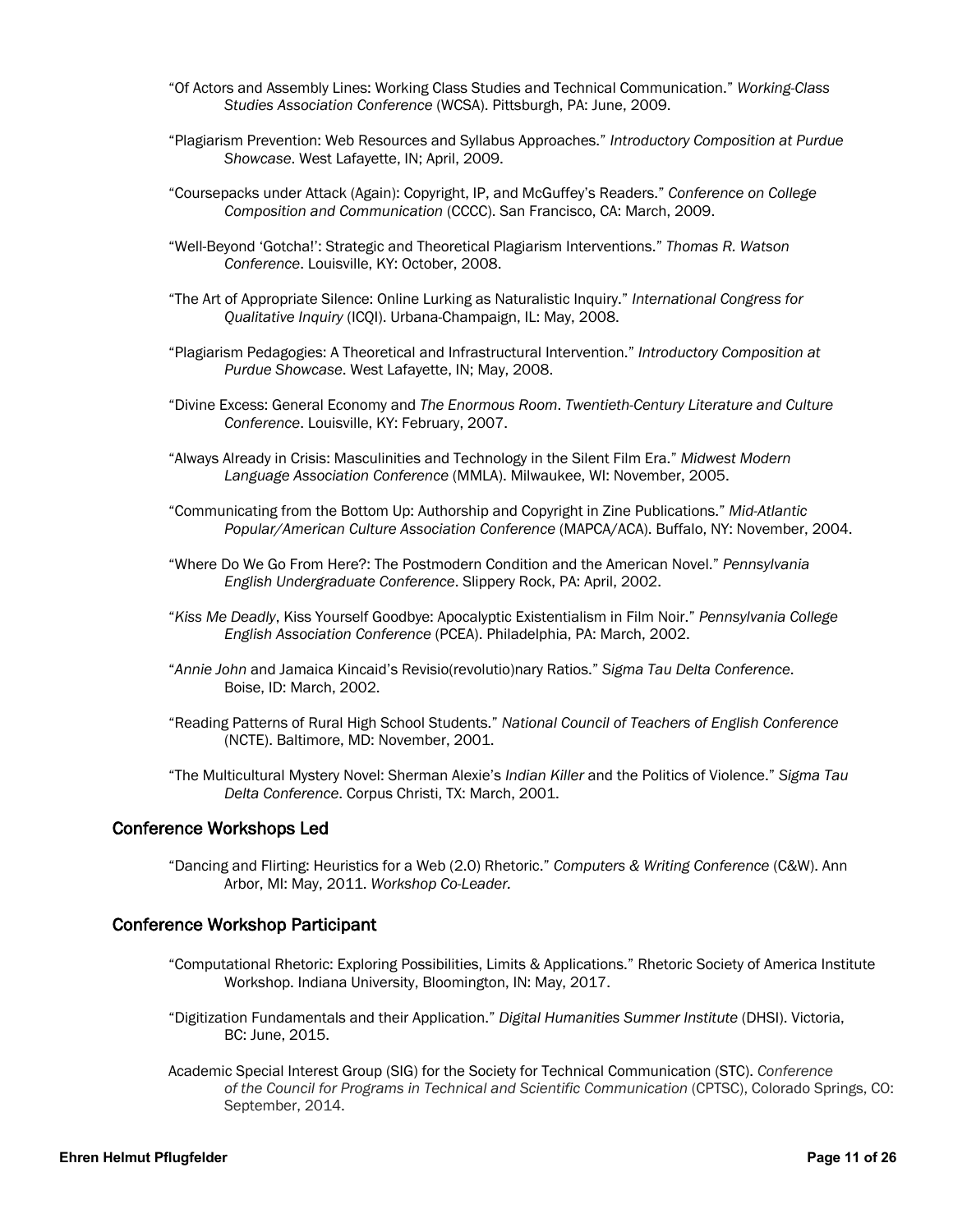"Building Conceptual Structures from Qualitative Data." *Association of Teacher of Technical Writing* (ATTW). Atlanta, GA: April, 2011.

## Conference Roundtables

"Journal Editors' Roundtable," Research Network Forum. *Conference on College Composition and Communication* (CCCC). Representative for *Present Tense Journal*: 2012, 2013, 2015, 2017, 2019

# IRB APPROVED RESEARCH

"Affective Analysis of the Undergrad Writing Studio." Oregon State University IRB #8200. PI: Ehren Pflugfelder, Graduate Researcher: Chesapeake Alberti. Approved 1/2/2018.

"Sustained Work for Sustainable Transport: EPOD Club as a Technical Project." Purdue University #1102010459. PI: Michael Salvo, Graduate Researcher: Ehren Pflugfelder. Approved 3/18/2011.

# OFFICIAL REPORTS

- *Action Plan Report* for the *Self-Study of the Undergraduate Program in English, School of Writing, Literature, and Film*. Lead Author, completed with Peter Betjemann and input from faculty and staff. October, 2018. Approved in November, 2018.
- *Self-Study of the Undergraduate Program in English, School of Writing, Literature, and Film*. Lead Author, completed with Peter Betjemann, Felicia Phillips, Elizabeth Sheehan, and Amanda Rose Keener. Completed for The Curriculum Council and the Office of Academic Programs, Assessment, and Accreditation (APAA) at Oregon State University. February, 2018.
- *College of Liberal Arts Faculty Workload Taskforce Report*. Lead Author, completed with Kirsi Peltomaki, Marisa Chappell, Allison Hurst, Marta Maldonado, and Mei-Ching Lien. Completed for the CLA Dean's Workload Taskforce. July, 2017.

# **ASSESSMENTS**

Office of Academic Programs, Assessment, and Accreditation (APAA) review of Undergraduate Programs in the School of Writing, Literature, and Film, 2017-2018.

Undergraduate Program Yearly Assessment: 2017-2019. (Includes English Major and Minor, Writing Minor, Applied Journalism Minor, Film Minor, and Certificate in Scientific, technical, and Professional Communication).

Baccalaureate Core Review of Writing II courses: WR 327, WR 362, WR 303, 2016-2017.

Baccalaureate Core Review of Writing Intensive Curriculum Course: WR 411, 2015-2016.

# COURSES TAUGHT

### Graduate

WR 599: Scientific and Technical Research Writing (Oregon State University)

Scientific and Technical Research Writing is for graduate students who are looking to practice writing and communicating about their research and learn more about how research writing is accomplished in their field of study. Students do not need to come into the course with a data set, though do need to be actively engaged in research of some kind. We analyze journals and thesis/dissertations, write for a popular audience, and then focus on an individual writing project, which could be a thesis, scientific article, grant, conference poster, or conference presentation. Students learn about communication strategies that make sense to their field of study and learn more about themselves as writers.

WR 573: Thesis and Dissertation Writing (Oregon State University) (previously WR 599)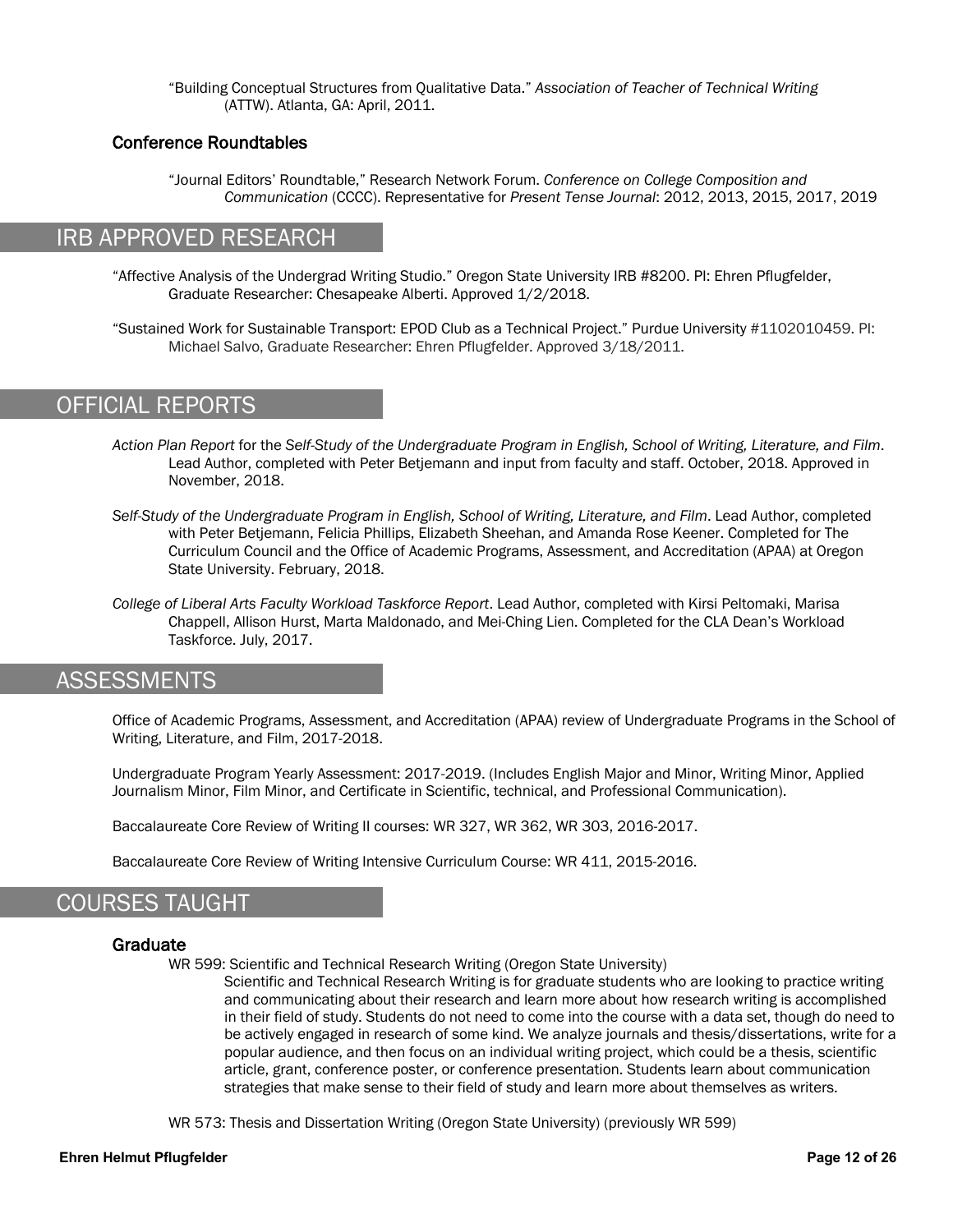This course assists students who are in the writing stages of their thesis or dissertation. This course emphasizes the cultivation of productive, healthy habits of writing, which necessarily includes strategies for self-assessment and for managing the mental and physical stresses that accompany such a major project. All of this is done with an eye towards drafting, developing, and revising specific sections of the thesis. By the end of the course, students will be able to clearly articulate the purpose and stakes of their project, understand the writing conventions of the discipline in which it is written, and perceive which writing habits will ensure timely completion.

WR 599: Composition Pedagogies (Oregon State University)

Composition Pedagogies concerns current writing pedagogies and the assumptions that are built into different methods of teaching writing. This course is designed for MFA students who want to know more about the many ways that composition is taught for different populations of students in different locations. We also think about the bigger picture of writing pedagogy and determine what the "threshold concepts" are for teaching writing to college students. Students learn about both dominant and emergent methods for teaching writing, including approaches that focus on basic writing, cultural studies, genres, anti-racist approaches, new media, online courses, and more.

#### WR 597: Digital Literacy and Culture (Oregon State University) (previously ENG 595)

Digital Literacy and Culture focuses on the many and varied relationships between expression and the technological systems and networks that provide context, meaning, and shape to those expressions. From pencils to pixels, telegraphs to texts, and semaphores to social networking, this class examines the interactions between technology and literacy throughout history. Beyond defining "new media," we consider how technologies affect subjectivity, agency, power, community, relationships, careers, and cognition. This class asks students to reflect on our current technological situation, how the technologies we use to communicate have ties to older literacies, and what they may suggest about coming changes.

#### WR 593: The Rhetorical Tradition and the Teaching of Writing (Oregon State University)

This course focuses on major theories of written communication, their historical context, and their impact on writing and the teaching of writing. Students are expected to complete substantial reading assignments of primary texts in the rhetorical tradition, including those by such major figures as Gorgias, Isocrates, Plato, Aristotle, Cicero, Quintilian, as well as those not often included in a "classical" rhetorical survey. Students will conduct research in the classical rhetoric and use writing as a mode of learning through journal entries, essay writing, and other assignments. As seminar participants, all students are expected to contribute to class discussion.

#### WR 585: Contemporary Rhetorical Theory (Oregon State University)

Contemporary Rhetorical Theory familiarizes students with a range of theories that have significantly contributed to or influenced modern rhetorical thinking. The aim of this course is to provide a background in rhetorical theory as a means of accessing strategies of persuasion and knowledgemaking practices in general, while also pursuing a few specific trends in recent rhetorical theory. Students recognize and understand the fundamental assertions of 20th and 21st century rhetoric scholarship while gaining insight into how specific scholars have continued to address important and ongoing concerns to the field. Taught as: "Material Rhetorics" (2016).

#### ENG 585: Introduction to Digital Humanities (Oregon State University)

This course provides a rapid introduction to some of the key theories, applications, and methods associated with the digital humanities. The key questions concern the productive tensions that are generated in rethinking humanities scholarship through the representation of analog materials in digital media forms. The course moves from theory to practice, with a specific focus on student-driven digital humanities projects built around available archival material for the noted author Bernard Malamud. We focus special attention to the time he spent teaching, writing, and living in Corvallis (1949-1961), and center upon his 1961 academic novel *A New Life*, written about OSU.

#### WR 566: Advanced Technical Writing (Oregon State University)

Professional Writing addresses both practical skills such as how to write memos, proposals and reports, as well as theoretical ones about rhetoric, ethics, and information design. As professional writers, students will be expected to analyze organizations and institutions to develop effective communicative practices. Therefore, the class is organized with an eye towards future action: while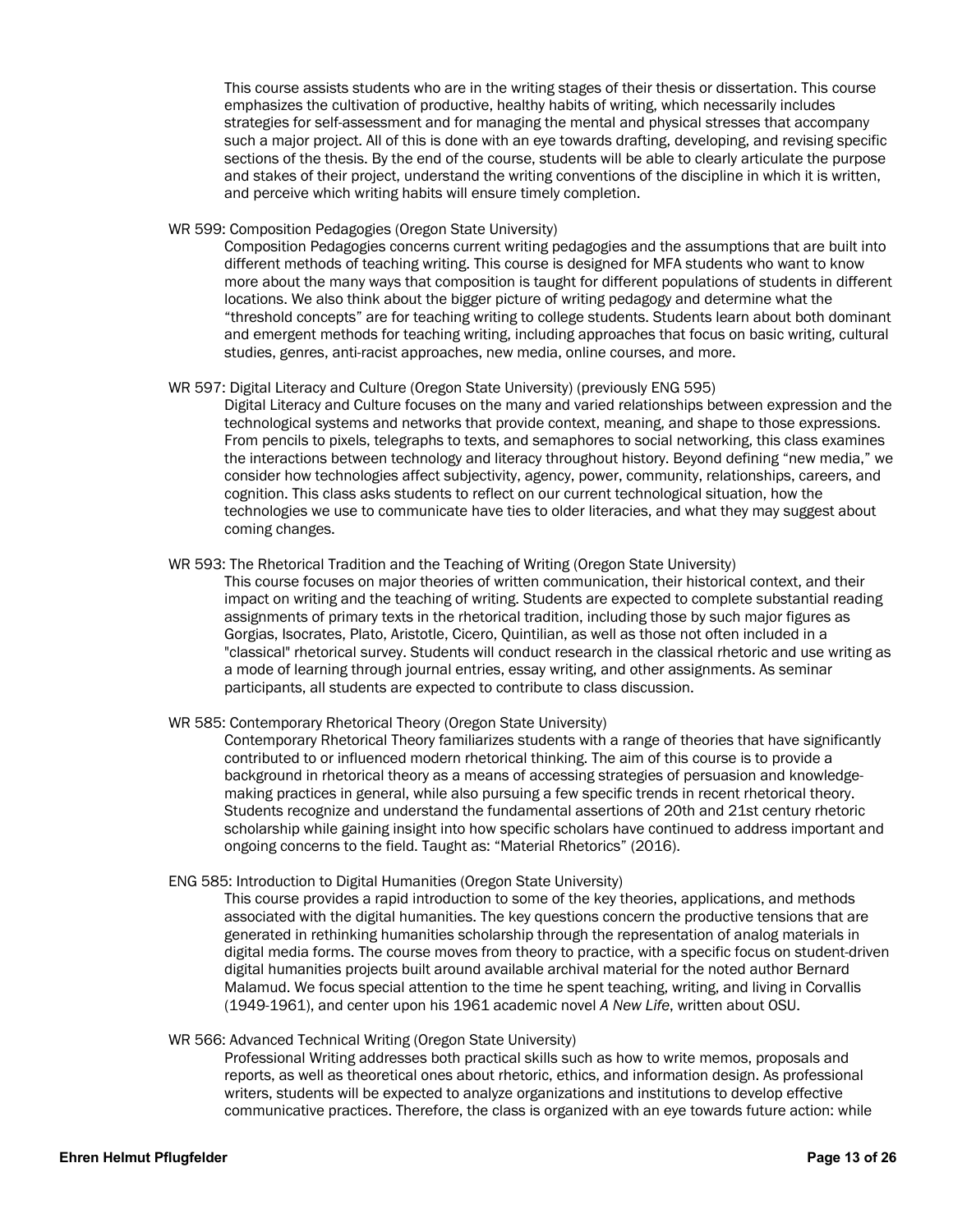students read what others have done, they also develop strategies for communicating effectively. Reading and writing assignments have been designed to help students gain greater insight into the issues and challenges of professional writing in a variety of workplace contexts.

WR 562: Environmental Writing (Oregon State University)

Environmental Writing familiarizes students with a range of writing and theory on the environment, primarily from an American perspective. The course examines scholars, concepts, documents, and methodologies that are central to the evolution of American environmental theory, while also touching on popular theorists who has explored specific issues in ecology, nature writing, wilderness, environmental communication, and the emergence of the Anthropocene. The aim of this course is to provide a background in environmental writing techniques and concepts, as a means of accessing strategies of persuasion and knowledge-making practices, while giving students the opportunity to explore trends in recent environmental policy or theory.

#### WR 511: The Teaching of Writing (Oregon State University)

The Teaching of Writing introduces current and future teachers of writing to theory and pedagogy in composition studies, helps them become aware of and strengthen their own writing processes, and enables them to make and express connections between classroom experience and composition theory. This class looks at assessment, response, assignment creation, grammar, literacy, multimedia, process, and genre as we explore composition and writing. Students in the course become critical, informed evaluators of student writing and become familiar with rhetoric and composition theory.

WR 510: Graduate Internship (Oregon State University)

*Making the Midcentury, Modern*: This intern assisted me with writing the research article based off of research completed in WR 511. Responsibilities include: writing portions of the article, synthesizing existing material, working on citations, and preparing the manuscript for submission. Activities involved 3 hours/week.

ENGL 505M: Professional Writing Practicum (Purdue University)

ENGL 505M prepares graduate students in English for teaching within the professional writing program and focuses on pedagogy development, technology instruction, and professional writing research. All students are observed several times throughout their first year of teaching and are helped to teach new and unique sections of business and technical writing.

ENGL 505T: Teaching with Technology Practicum (Purdue University)

In ENGL 505T, new graduate teaching assistants work to integrate technology into their rhetoric and composition courses. Mentoring focuses on teaching technology in context, the rhetorical use of production software and hardware, and integrating multimedia composition during computer lab use. I had a hand in developing the following workshops for graduate students.

- *Teaching Preparation*: Orientation Week Review and Electronic Gradebooks; Making the Most of Your Lab Day; Preparing for English 106 Showcase; Electronic Teaching Portfolios
- *Pedagogy*: Plagiarism Concerns and Technology; Electronic Research and Documentation Visual Rhetoric and Visual Literacy 1 (Focus on Production); Visual Rhetoric and Visual Literacy 2 (Focus on Analysis); ESL and Technology; Copyright, Fair Use, and Creative Commons; Collaborative Online Texts; 140 Characters at a Time: Texting; Creating and Assessing Multimedia Assignments; Game Theory & Persuasive Gaming
- *Production Software*: Exploring the Deeper Power of Word and PowerPoint; Introduction to Adobe InDesign Working with Photoshop; Designing Websites; Making Videos: Windows Movie Maker or iMovie; Recording Audio: Audacity, GarageBand or Myna; Web 2.0 Tour of Tools and Resources; Exploring Acrobat Pro

#### WR 502: Independent Study (Oregon State University)

WR 502 serves as a two-credit, independent course meant to serve individual students with specific reading and research in a topic not available as a complete course. Most Independent Study courses are established with the student's thesis advisor and run for one term. I have led Independent Studies on the following topics:

Queer Ecology and Science Communication – Winter, 2022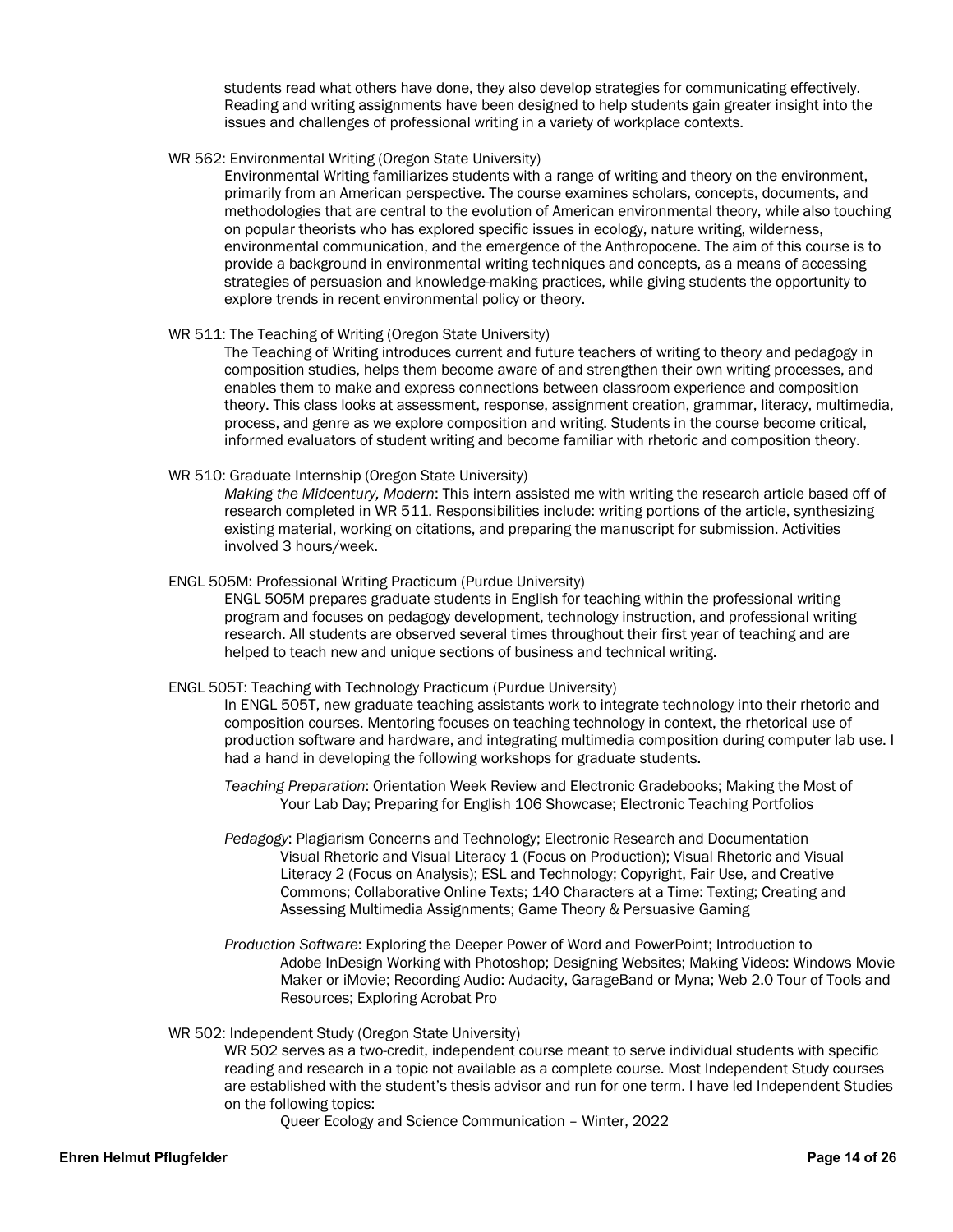Science Writing and Rhetoric of Science – Winter, 2020 Computers, Composition, and Disability – Fall, 2013

# Undergraduate

WR 497: Digital Literacy and Culture (Oregon State University) (previously ENG 495) Language, Technology and Culture focuses on the many and varied relationships between expression and the technological systems and networks that provide context, meaning, and shape to those expressions. From pencils to pixels, telegraphs to texts, and semaphores to social networking, this class examines the interactions between technology and literacy throughout history. Beyond defining "new media," we consider how technologies affect subjectivity, agency, power, community, relationships, careers, and cognition. This class asks students to reflect on our current technological situation, how the technologies we use to communicate have ties to older literacies, and what they may suggest about coming changes.

ENG 485: Introduction to Digital Humanities (Oregon State University)

This course provides a rapid introduction to some of the key theories, applications, and methods associated with the digital humanities. The key questions concern the productive tensions that are generated in rethinking humanities scholarship through the representation of analog materials in digital media forms. The course moves from theory to practice, with a specific focus on student-driven digital humanities projects built around available archival material for the noted author Bernard Malamud. We focus special attention to the time he spent teaching, writing, and living in Corvallis (1949-1961), and center upon his 1961 academic novel *A New Life*, written about his time at OSU.

WR 466: Advanced Technical Writing (Oregon State University) (previously WR 407)

Professional Writing addresses both practical skills such as how to write memos, proposals and reports, as well as theoretical ones about rhetoric, ethics, and information design. As professional writers, students will be expected to analyze organizations and institutions to develop effective communicative practices. Therefore, the class is organized with an eye towards future action: while students read what others have done, they also develop strategies for communicating effectively. Reading and writing assignments have been designed to help students gain greater insight into the issues and challenges of professional writing in a variety of workplace contexts.

WR 462: Environmental Writing (Oregon State University) (previously Science Writing) (Writing Intensive Course)

Environmental Writing familiarizes students with a range of writing and theory on the environment, primarily from an American perspective. The course examines scholars, concepts, documents, and methodologies that are central to the evolution of American environmental theory, while also touching on popular theorists who has explored specific issues in ecology, nature writing, wilderness, environmental communication, and the emergence of the Anthropocene. The aim of this course is to provide a background in environmental writing techniques and concepts, as a means of accessing strategies of persuasion and knowledge-making practices in general, while giving students the opportunity to explore one specific trend in recent environmental policy or theory.

WR 435: Scientific, Technical, and Professional Communication Capstone Course (x3) (Oregon State University) This one-credit course provides an opportunity for students enrolled in the certificate in scientific, technical, and professional communication to compose and design a portfolio of their existing work for future professional use. The course covers the purpose and goals in creating a portfolio, the selection and organization of materials, the formation of an editing and revision plan, the development of contextual summaries, the writing of an introductory letter, and the delivery of a finished portfolio project. The portfolio will be proof of the work students have completed in their certificate program and assist students in representing those abilities to others.

WR 411: The Teaching of Writing (Oregon State University) (Writing Intensive Course)

The Teaching of Writing introduces current and future teachers of writing to theory and pedagogy in composition studies, helps them become aware of and strengthen their own writing processes, and enables them to make and express connections between classroom experience and composition theory. This class looks at assessment, response, assignment creation, grammar, literacy, multimedia, process, and genre as we explore composition and writing. Students in the course become critical, informed evaluators of student writing and become familiar with rhetoric and composition theory.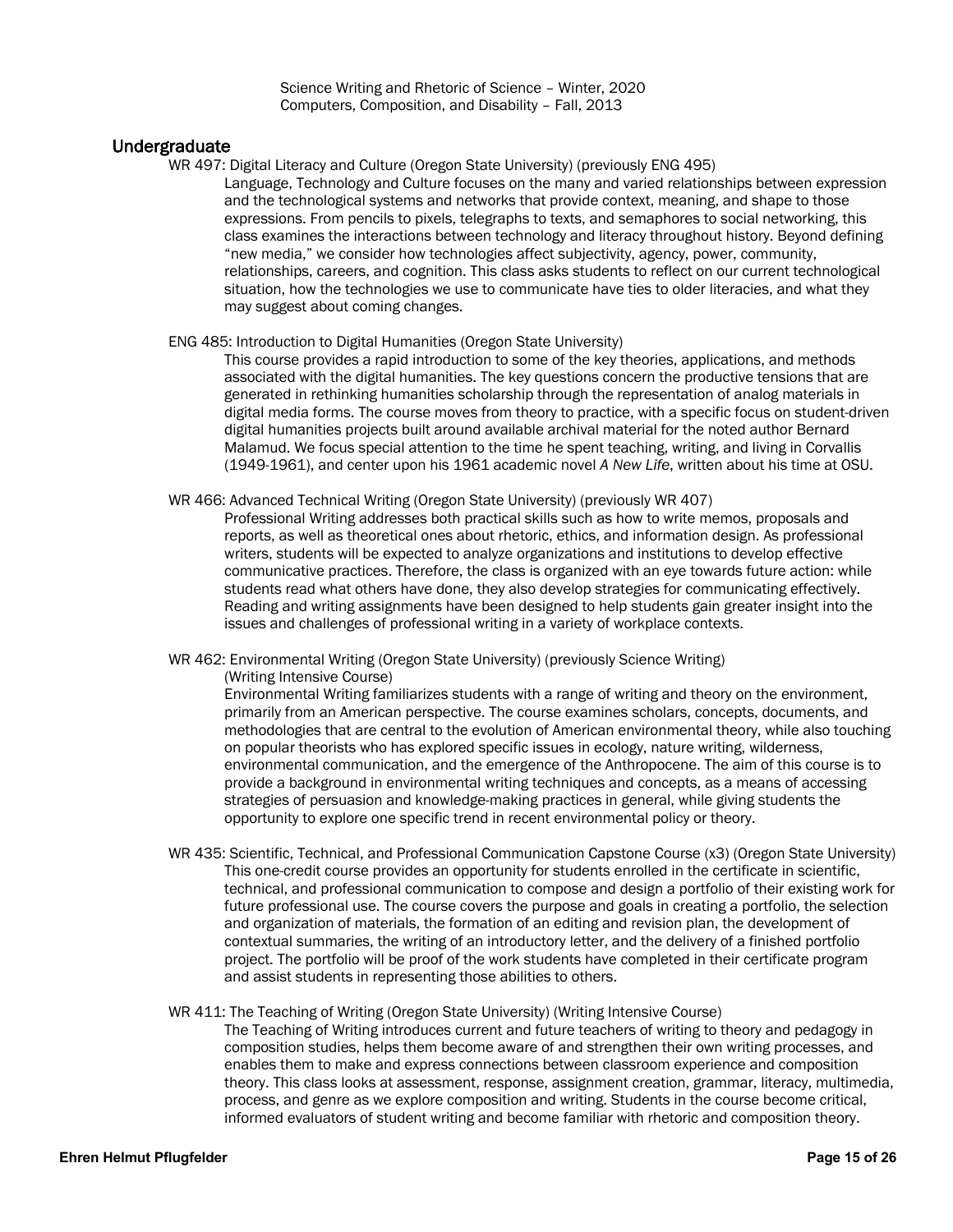#### BB 401: Undergraduate Research

Special section for undergraduate research mentoring.

#### WR 362: Science Writing (Oregon State University) (also taught as 362H)

WR 362 concerns the practices and conventions for writing about science to a broader public of nonprofessionals. Students analyze some of the most influential science journalism from the past few years and see what makes that writing successful, before writing their own news pieces and feature articles. The course addresses some of the more practical skills involved in writing about complex scientific research articles and the models of science communication that support that work. Reading and writing assignments have been designed to help students gain greater insight into the issues and challenges of science writing in a variety of contexts.

#### WR 327: Technical Writing (Oregon State University)

WR 327 teaches processes for analyzing writing contexts and producing effective, clean, and readercentered documents in an efficient manner. This course responds to the need for successful and ethical communication through principles in rhetorical theory and by current research in technical communication as well as current technical communication practices. Individually and in groups, students learn effective strategies for communicating about and with technology, particularly in networked workplaces and through usability testing.

#### WR 327e: Technical Writing for Engineers (Oregon State University)

In these sections students use an engineering communication textbook and engage with the course objectives and learning outcomes through engineering-specific activities and assignments. This approach serves two purposes. First, by focusing specifically on principles of effective engineering communication, the course builds proficiency in the communication practices students will be tasked with both in pro-school and in the engineering workplace. Second, engagement with fundamental engineering concepts in each of the course assignments solidifies and extends students' repertoire of technical knowledge.

#### WR 323: Advanced Composition (Oregon State University)

Advanced Composition helps students build on the writing abilities they have and extend them toward those they want. This course fulfills the WR II baccalaureate core requirement, though is also an advanced course that expects students to write material that deals with complex subject matter, involves more research, and develops their own voice. WR 323 also asks students to explore one specific (big) topic from a number of perspectives. I have taught this class focused on the issue of "sustainability," but it always up to students to decide how they want to define the concept, argue for their beliefs, and write long-form essays.

#### WR 303: Writing for the Web (Oregon State University)

Writing for the Web prepares students to produce instructive, informative, and rhetorically savvy writing for Web-based locations and applications. The course teaches students processes, strategies, and principles for analyzing writing contexts and producing writing for different content management systems, Websites, and apps. Students learn effective strategies for writing and producing Web content, particularly through the use of existing Web sites and services, but also through the construction of their own Websites. To achieve success in this course, students must demonstrate knowledge of advanced writing techniques adaptable for numerous networked, multimedia contexts.

#### WR 214: Writing for Business (Oregon State University)

Writing for Business teaches students the rhetorical principles and writing practices necessary for producing effective business letters, memos, reports, and collaborative projects in professional contexts. Communication across multiple audiences and for multiple purposes continues to be a desired skill set in business and professional fields, so this course concerns rhetorical principles that help students shape their business writing ethically, for multiple audiences, in a variety of professional situations. This course makes use of different networked technologies, software, and web-ware in order to broaden our understanding of where, why, and how writing in the workplace happens.

ENGL 306: Introduction to Professional Writing (Purdue University)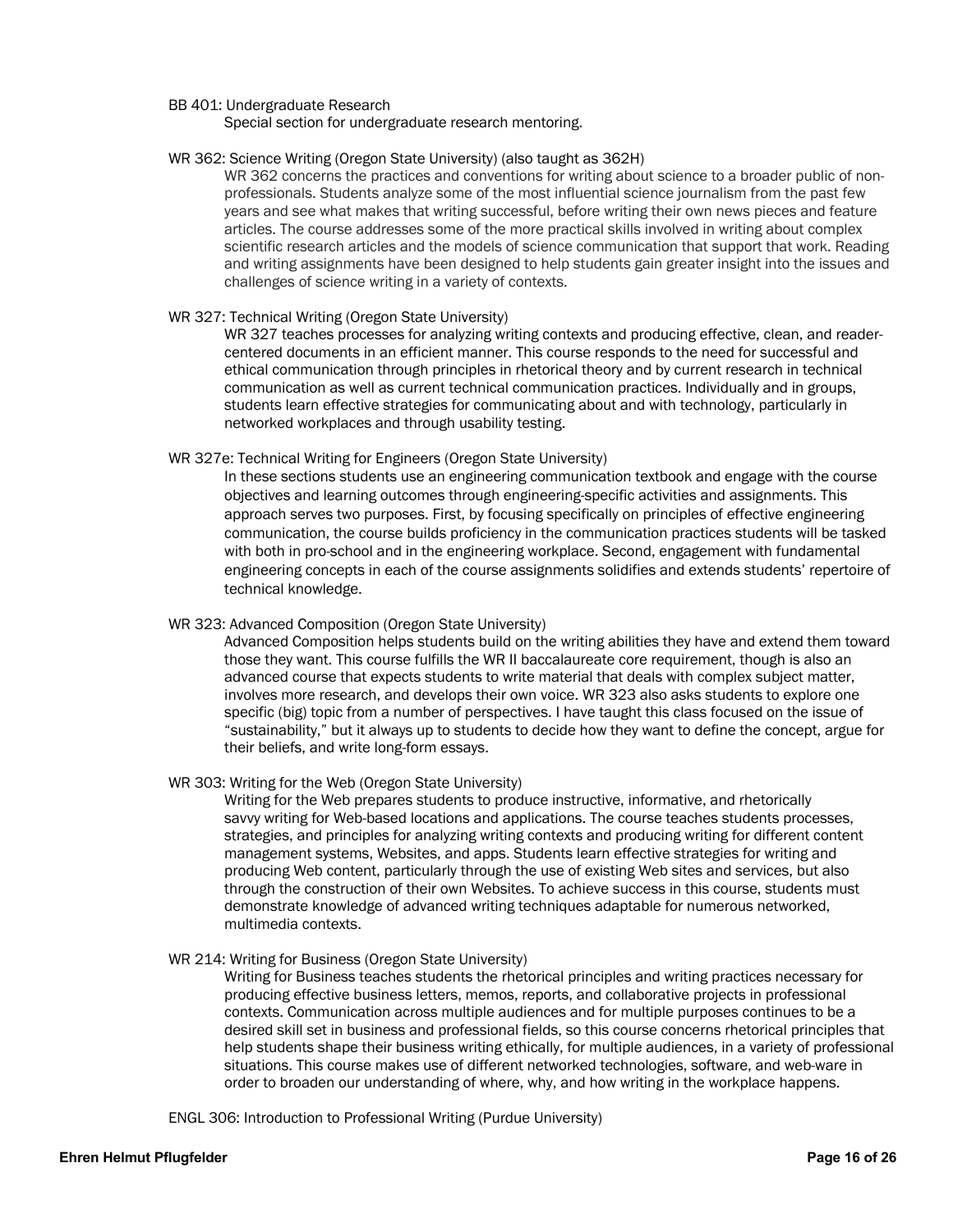In English 306, Professional Writing majors study texts, contexts, and concepts important to the practice of professional writing and produce documents for print and digital distribution. The class is organized around the question "What do professional writers do now and what will they do in the future?" and students read and analyze rhetorical theory, professional writing scholarship, and current popular conceptions of professional writing in order to answer this question. Students finish the course with an interview of a practicing professional writer and develop a report and infographic that helps future students better understand professional writing.

#### ENGL 421: Technical Writing (Purdue University)

In ENGL 421, students, including Professional Writing majors, work individually and in groups to learn ethical, effective, and rhetorically grounded strategies for communicating technical material, particularly in networked workplaces. In my courses, students focus on understanding the experience of the user and learn both user-centered processes and strategies for usability testing. Students produce a wide range of print and digital documents, and focus on several projects, including touchscreen interface design, usability testing, and user manuals.

#### ENGL 420: Business Writing (Purdue University)

ENGL 420 teaches students including Professional Writing majors, the rhetorical principles and writing practices necessary for producing effective business letters, memos, reports, and collaborative projects in professional contexts. This course focuses on ethical research and personal ethos within documentation production. In my courses, students focus on multimedia user manuals, green and white papers, employment projects, and documentation for community groups as a service-learning component.

#### ENGL 420E: Business Writing for Entrepreneurs (Purdue University)

ENGL 420E is a special section of Business Writing where students can earn their Certificate in Entrepreneurship and Innovation, in association with the Burton D. Morgan Center in Discovery Park. Coursework is focused on marketing and product-planning documentation.

#### ENGL 420Y: Business Writing – Distance Education (Purdue University)

ENGL 420Y is the online version of Business Writing and attempts to find a middle space between the daily assignments, interaction of an onsite course, and the self-pacing students may expect of distance education courses. All coursework takes place through course Drupal-based Websites.

#### ENGL 106: Introductory Composition (Purdue University)

English 106 is an entry-level, four-credit rhetoric and composition course where students engage with writing, multimedia composition, rhetorical strategy, and critical thinking skills. In the version I teach, students focus on composing *as it happens online* and work on projects including documentary videos, multimedia advertisements, thematic blogs, social media analysis, and a wide range of webbased publications. Much of the course examines students' own digital literacy practices and productions, and, along with a rhetoric textbook, students read and analyze writing from a wide range of texts and videos*.*

#### ENGL 150: Introductory Composition (Case Western Reserve University)

English 150 is an entry-level, three-credit rhetoric and composition course where students engage with writing, rhetorical strategy, and critical thinking skills. The course focuses on critical thinking and rhetorical strategies and students produce analyses of a wide range of media.

#### USSO 240: A People's History of Cleveland (Case Western Reserve University)

In USSO 240, a seminar course, students focus on understanding historiography, cultural studies, and working-class studies, all while researching one city – Cleveland. The course centers on the questions "why is Cleveland described as working-class" and "what is the rust-belt"? In answering these questions, students investigate Cleveland history, visit local historical sites, engage guest speakers, and read about working-class themes. The course culminates in an empirical oral history project where students uncover stories of Cleveland life not previously told.

At Case Western Reserve University, the Seminar Approach to General Education (SAGES) program included a variety of first- and second-year seminars that paired university instructors with professors and noted community leaders. I was fortunate enough to teach in the SAGES program as a seminar instructor (see USSO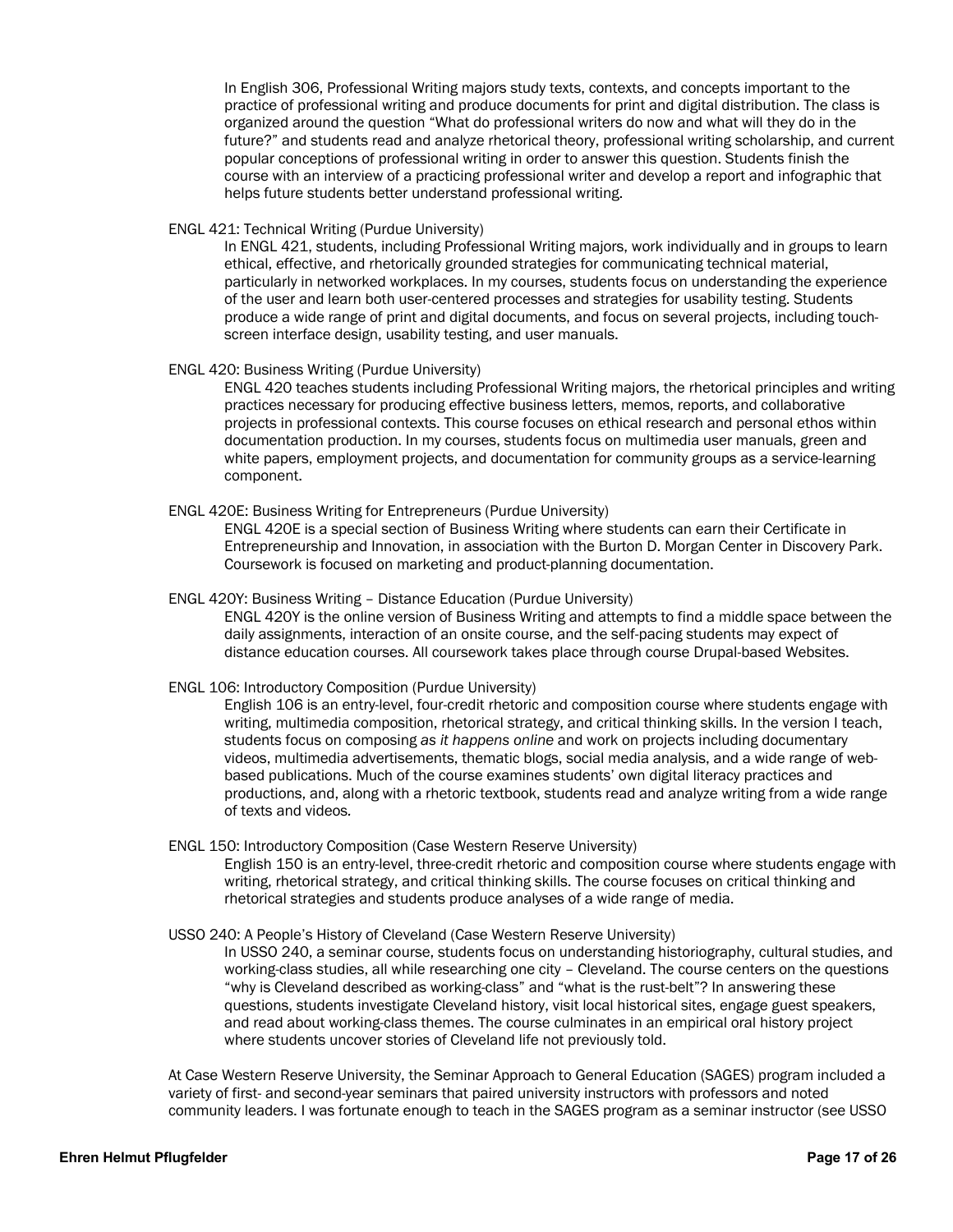240) and a Co-Instructor and Writing Liaison. Both positions involved leading writing workshops, teaching special topics, and assessing writing in a general Writing Across the Curriculum (WAC) framework.

*Co-Instructor:* USSY 214: The Emergence of Rock and Roll; USSO 214: Laughter; USSY 218: Apophatic Theology; FSSY 106: Trauma & Memory: Modes of Remembrance and Representation; FSSO 103: Experiential Learning & Knowledge Creation (x2); FSSO 110: Conflict & Cooperation; FSSO 100: The Life of the Mind (x3)

*Writing Liaison:* USSY 273: Pirates and Privateers: Intellectual Property; USSY 270: The Scientific Mind; USSY 262: What's Goin' On: Marvin Gaye; USSY 211: Beethoven and the Age of Revolution; USSO 229: Art Mirrors Art; USSO 224: Women: Ordinary and Extraordinary Leaders (x2)

### New Programs/Courses

WR 573: Thesis and Dissertation Writing, accepted February, 2022 (Category II approval) WR 537: Writing for Science and Engineering, accepted November, 2021 (Category II approval)

WR 466/566: Advanced Technical Writing, Writing Intensive Course Proposal: accepted December, 2021 (Category II and WIC approval)

Professional And Continuing Education course development: Certificate in Technical Writing: self-paced introduction, instruction sets, reports and technical editing, single-sourcing, usability experience, and portfolio courses

WR 466/566: Advanced Technical Writing, name change accepted May, 2020 (Category II approval) WR 250: Podcast Storytelling, accepted April, 2019 (Category II and Writing II approval)

Professional And Continuing Education course development: Technical Writing, Business Writing WR 462/562: Environmental Writing, Writing Intensive Course proposal, accepted June, 2017 (Category II and WIC approval)

Undergraduate Certificate in Scientific, Technical, and Professional Communication, (STPC), Proposed September, 2015 accepted February. 2017 (Category I approval), with Colin Hesse, COMM

WR 462/562: Environmental Writing, course name and revision of WR 462/562: Science Writing, accepted June, 2016 (Category II approval)

WR 485/585: Contemporary Rhetorical Theory, accepted June, 2016, with Tim Jensen, SWLF (Category II approval)

WR/COMM 435: Scientific, Technical, and Professional Communication Capstone Course, accepted April, 2016, with Colin Hesse, COMM (Category II approval)

WR 497/597: Digital Literacy and Culture, course change and revision of ENG 495/595: Language, Technology, and Culture. (Category II approval)

WR 466/566: Professional Writing, accepted December, 2013 (Category II approval)

WR 303: Writing for the Web, accepted December, 2013 (Category II and Writing II approval)

# Writing Lab and Tutoring

ENGL 180: Personal Writing Workshop (Case Western Reserve University)

ENGL 180 focuses on students' expository writing skills through regularly scheduled hour-long weekly conferences with a tutor. The student and the tutor work together to develop a personalized, semester-long writing tutorial that attends to specific writing goals.

# High School Literature

While completing my BSE at Slippery Rock University, and attaining my teaching certificate in secondary education, I fulfilled my student teaching at Pine Richland School District in Pine Richland, PA. While I taught a number of courses, from journalism and creative writing, I was the student teacher of record for  $11^{\text{th}}$  grade Honors British Literature and 12th grade Honors American Literature.

# JOURNAL EDITING

# Present Tense Journal

Co-Founder; Technical Editor, 2009 – 2012; Co-Managing Editor, 2012 – 2020; Editor-at-Large, 2020 – present. http://www.presenttensejournal.org/

I served as one of two Managing Editors for the journal *Present Tense* from 2012 until the summer of 2020. Since taking this position, I have been involved in the production and release of eleven issues (3.2 – 8.2). My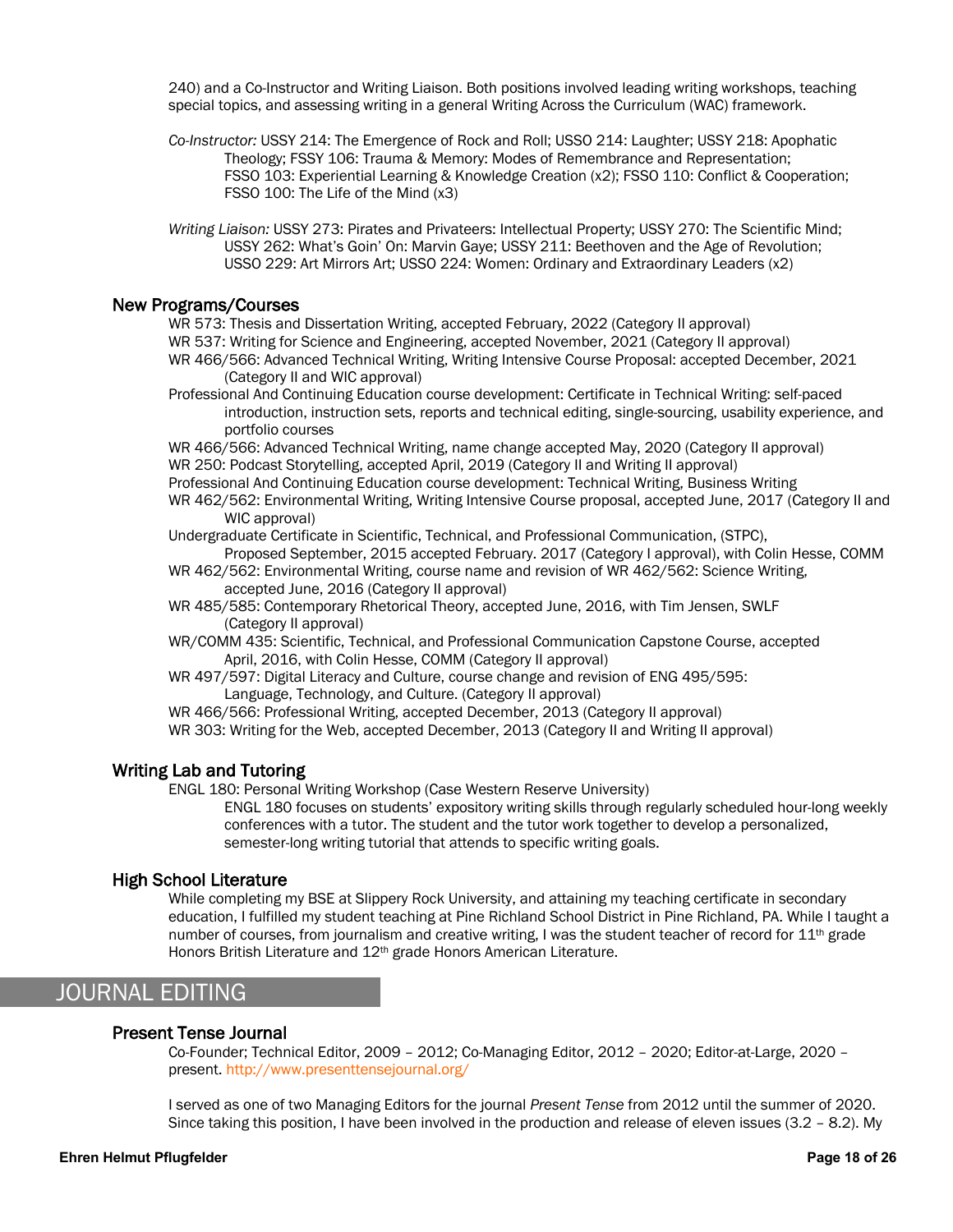duties involved promoting the journal, processing new manuscript submissions, acquiring manuscript reviewers, editing manuscripts when necessary, holding editors' meetings, and writing the editors' introduction to each issue. Along with my co-Managing editor, I made decisions about the direction and scope of the journal, including the development of special issues and the day-to-day editorial decisions as to reviews and content. To this point, *Present Tense* has published 19 issues and over 160 original research articles, program reviews, annotated bibliographies, and book reviews. I still have a relationship with the journal, albeit as an Editor-at-Large.

# OUTREACH AND EXTENSION

#### OSU Professional and Continuing Education (PACE) coordination:

In 2020-2021, I worked with PACE employees, an outside content specialist, an instructional designer, and SWLF instructors to create a complete certificate in Technical Writing. This certificate program includes six courses:

- 1. Introduction to technical writing (self-paced)
- 2. Manuals: instructions and overviews
- 3. Technical editing and report writing
- 4. Single-sourcing and methodology
- 5. Usability and user-centered design
- 6. Portfolio creation

The certificate launched in June of 2021. Technical Writing Certificate: https://workspace.oregonstate.edu/certificate/technical-writing-certificate

In 2018, I worked with course instructors and PACE employees, in consultation with a Fortune 500 American multinational microprocessor corporation, to design two online courses and one on-site course. These courses included both existing materials and newly developed materials created to meet the needs of a specific workforce.

In 2016-2017, my responsibilities included curriculum oversight for two new courses – Technical Writing and Writing for Business. I worked with the instructional designers of the two courses to develop the syllabuses, ensure consistency, and support the face-to-face and online courses. I also participated in the promotion of these course, created webinar materials, and developed marketing language.

Technical Writing: https://workspace.oregonstate.edu/course/technical-writing-course-online?hsLang=en Business Writing: https://workspace.oregonstate.edu/course/business-writing-online-course?hsLang=en

# ACADEMIC ADVISING

### Graduate Thesis/Project Committees

#### Thesis/Project Chair for:

- Alex Mahmou-Werndli, MA Rhetoric, Writing, and Culture, *Translingual Science Communication: From Local Publications to the STEM Writing Classroom*. Defended June 4, 2021.
- Amanda McDowell, MA Rhetoric, Writing, and Culture. *On the Rhetorical Disability of Students with Post Traumatic Stress Disorder: A Rhetorical Approach to the Trauma-Informed Teaching of Composition*. Defended Oct. 16, 2020.
- Ruth Sylvester, MA Rhetoric, Writing, and Culture, Co-Chair, *The Writer's Path: Exploring the Writing Studio through the Lens of Activity Theory*. Defended July 23, 2019.
- Amanda Rose Keener, MA Environmental Arts and Humanities, *Water Ways*. Defended: May 20, 2019. Chesapeake Alberti, MA Rhetoric, Writing, and Culture, *Writers, Objects, and Embodied Feeling: The Role of Affect in the Writing Studio*. Defended Sept. 4, 2018.
- Colleen Boardman, MA Rhetoric, Writing, and Culture, Co-Chair, *Rhetorical Arrangement and the Digital Archive: Finding Women's Voices in the Linus Pauling Papers*. Defended June 8th, 2018.
- Jill Sisson, MA Environmental Arts and Humanities, *Meeting the Night: The Science and Mystery of an Endangered Habitat*. Defended April 27, 2018.
- Wesley Snyder, MA Rhetoric, Writing, and Culture, *Public Proof: Science Communication, Weak Theory, and the Nonrational*. Defended June 29, 2016.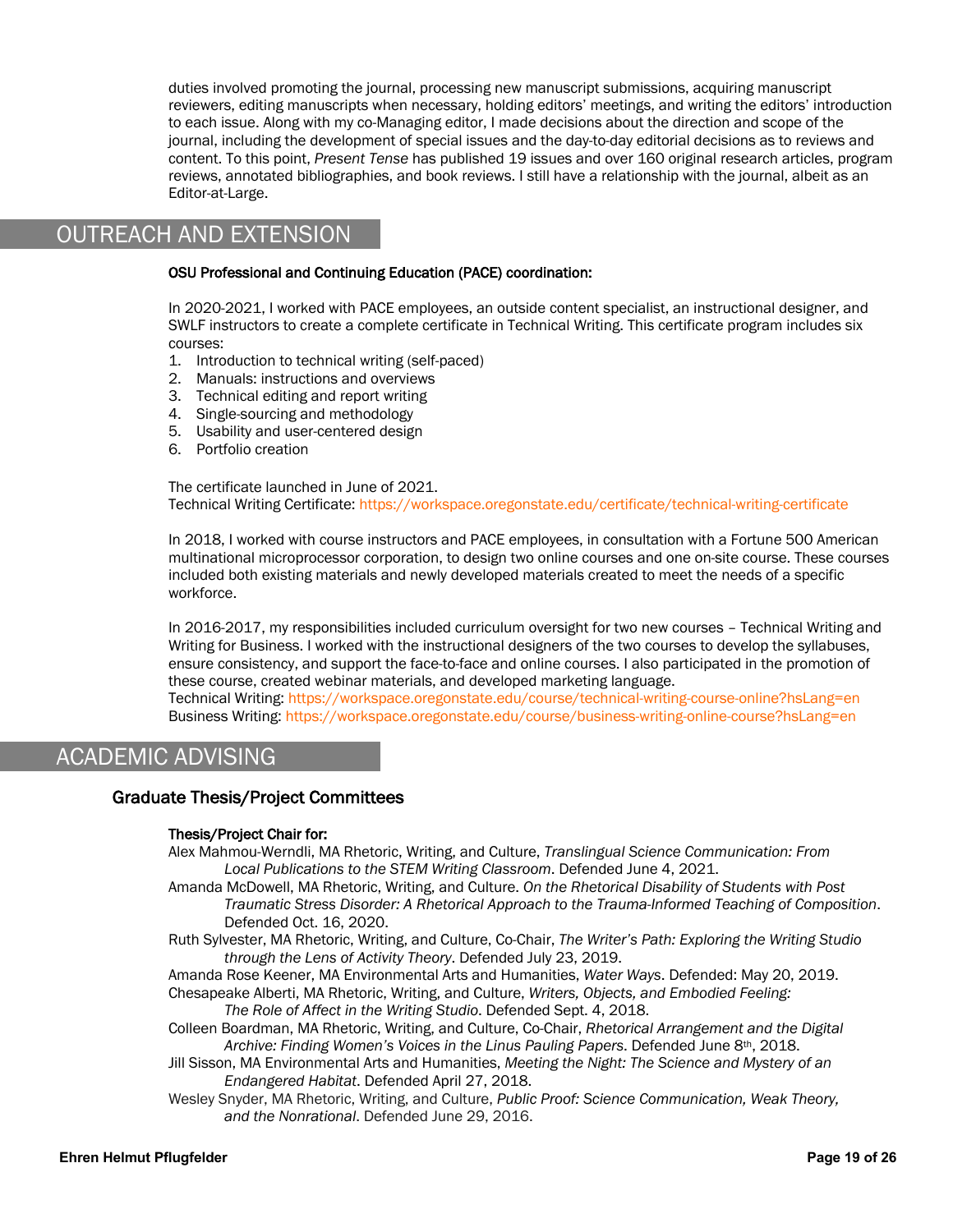- Nick Brown, MA Rhetoric, Writing, and Culture, Co-Chair, *Extending and Visualizing Authorship in Comics Studies*. Defended April 31, 2015.
- Elizabeth Wimberly, MA Rhetoric, Writing, and Culture, *More than a Term: A Consideration of Support for Generation 1.5 Students at Colleges and Universities*. Defended June 12, 2014.
- Gail Cole, MA Rhetoric, Writing, and Culture, *Principles and Practices in Online Writing Instruction*. Defended May 12, 2014.
- Chad Iwertz, MA Rhetoric, Writing, and Culture, *Classified Bodies: Disability, Identity, and the Technological Classroom*. Defended May 1, 2014.
- Olivia Goodfriend, MA Environmental Arts and Humanities ongoing –
- Carlee Baker, MA Rhetoric, Writing, and Culture ongoing –

Haley McKinnon, MA Environmental Arts and Humanities – ongoing –

#### Dissertation Reader for:

L. K. Mae, PhD in Women, Gender, and Sexuality Studies. *Coming-In 1: Anishinabek LGBTQ and Two-Spirit Elders Stories of Place, Home, and Community*. – ongoing –

#### Thesis/Project Reader for:

- Jessica Al-faqih, MA Rhetoric, Writing, and Culture, *Furthering Rhetorical Genre Studies Within the Context of Identity and Transfer in First-Year Composition*. Defended June 1, 2022.
- Hannah Du Bose, MA Rhetoric, Writing, and Culture, *Failure as a Rhetorical Force in First-Year Composition*. Defended May 23, 2022.
- Andrea Fennimore, MA Rhetoric, Writing, and Culture, *More than an Accommodation: Teaching in the Remote First-Year Composition Classroom*. Defended May 21, 2021.
- Regan Breeden, MA Rhetoric, Writing, and Culture, *Fostering a Multidimensional, Metacognitive Landscape Through Rhetorical Narrative Analysis*. Defended April 30, 2021.
- Marisa Yerace, MA Rhetoric, Writing, and Culture, *Creative Placemaking as a Composition Pedagogy*. Defended May 14, 2020.
- Adrian Monty, MA Environmental Arts and Humanities, The Fissures of Fission: A Look at the Cracks in the Construction of the Atomic Age. Defended June 13, 2019.
- Ian Ferris, MA Rhetoric, Writing, and Culture, *(Com)Posing Rhetorical Ecology: Cultivating Phronesis via Permacultural Praxis*. Defended June 7, 2019.
- Brigid Ronan, MFA Creative Nonfiction, *Part Time Astronaut*. Defended May 29, 2019.
- Don Frier, MA Rhetoric, Writing, and Culture, *A Style Analysis of Army Doctrine Publications*. Defended Dec. 5, 2018.
- Jason Schindler, MA Environmental Arts and Humanities, *Embodying Gaia: Bruno Latour's Gaia and the Earthboundedness of Contemplative Pedagogy*. Defended Dec. 3, 2018.
- Randall Magnuson, MFA Fiction, *The Buried City*. Defended May 7, 2018.
- Addison Koneval, MA Rhetoric, Writing, and Culture, *Toward a Critical Consciousness: Rhetorical Grammar as Anti-Racist Praxis in the First-Year Composition Classroom*. Defended: April 30, 2018.
- Shanna Kileen, MA Literature and Culture, *Bleeding Assemblages: Translating Borders in the Bilingual Poetry Of Irma Pineda Santiago*. Defended May 30, 2017.
- Natalie Saleh, MA Rhetoric, Writing, and Culture, *Chatting, Cooking, Curating: English Language Learners as Sponsors of Literacy in a Multicultural Literacy Center*. Defended May 15, 2017.
- Chris Gasser, MA Rhetoric, Writing, and Culture*, Composing for Social Change: Ideological Clashes and Ideographs in the Composition Classroom*. Defended June 6, 2016.
- Jacob Day, MA Rhetoric, Writing, and Culture, *An Exploration of Scholarship on Peer Review in Composition Studies: Looking to the Future with Replicable, Aggregated, and Data-Supported Research Methodologies*. Defended July 6, 2015.
- Tana Garcia, MAIS, *Connecting with Students through Multicultural and Culturally Relevant Texts*. Defended June 9, 2015.
- Jessica Martin, MAIS, *Facebook in the Work Environment: How Facebook Impacts Relationships in The Workplace*. Defended May 24, 2015.
- André Habet, MA Rhetoric, Writing, and Culture, *Reclaiming Voice: Enacting Social Discourse Communities in Belizean First-Year College Composition*. Defended May 1, 2015.
- Joy Henry, MFA Fiction, *Bells*. Defended April 27, 2015.
- Aaron Schwartz, MA Rhetoric, Writing, and Culture, *Omen of Mere Event: Vignettes in a Post-Wilderness Landscape*. Defended April 14, 2015.
- Sarah Mosser, MA Rhetoric, Writing, and Culture, *Modalities of Responding to Student Writing: How the Medium Shapes the Message*. Defended June 10, 2014.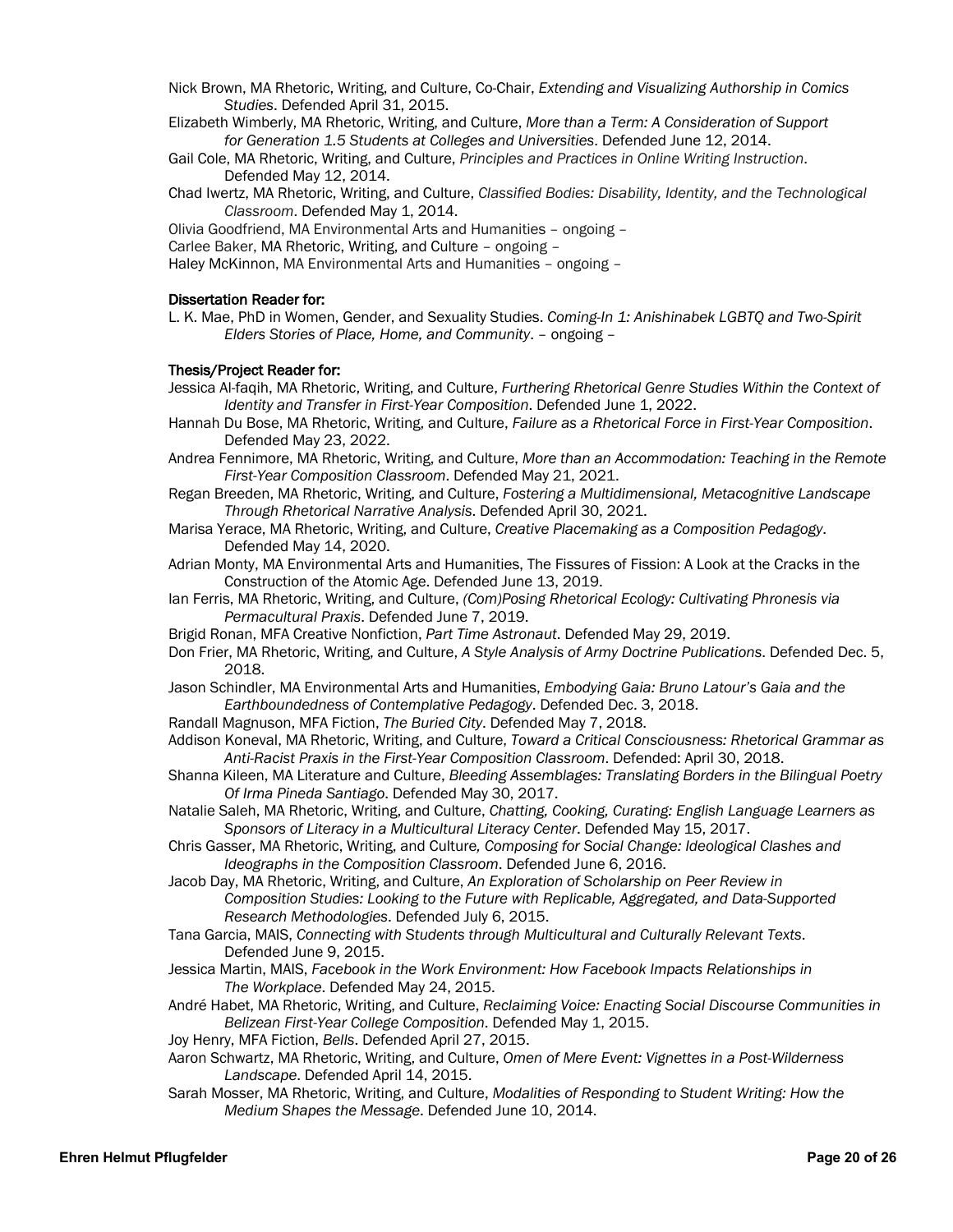Allen Sprague, MA Rhetoric, Writing, and Culture, *Relationship-Based Service Learning in a Business Writing Context*. Defended June 7, 2013. Dari Lawrie, MA Literature and Culture – ongoing – Ali Trueworthy – MA Environmental Arts and Humanities – ongoing –

# Undergraduate Honors Thesis Committees

Simone Burton, *Studying the Most Effective Modes of Marine Science Communication on Plastic Pollution in the Oceans*. Defended May 28, 2021. Committee Member.

Victor Michael Puoci. *The Creation of At This Point, an Undergraduate-Focused Science Podcast*. Defended May 22, 2020. Thesis Chair.

William Hemstrom, *The Relationship between Science and Narrative in Anime*, Defended: August 22, 2013. Committee Member.

### Group Advising

MA Rhetoric, Writing, and Culture Thesis Writers' Group: convener, 2013 – 2020

Affiliated faculty for MA degree program in Environmental Arts and Humanities, Oregon State University, 2013 – present

Purdue Professional Writing Undergraduate Club, 2011 – 2012.

# ACADEMIC SERVICE

### **Committees**

#### Oregon State University, University-level Committees

Micro-Credential Committee, 2021 CoSine Advisory Group, 2014 – 2021 Academic Standing Committee, 2018 – 2021 Computing Resources Committee, 2014 – 2017 Oregon State University Faculty Senate, 2014 – 2015

#### Oregon State University, College-level Committees

SWLF/SAC Visioning Committee, 2017 – 2018 Workload Taskforce Committee, Chair: 2017

#### Oregon State University, School-level Committees

Rhetoric, Writing, and Culture, Program Liaison, 2015; 2019 – present Curriculum Committee, 2020 – present MA Admissions Committee, 2019; 2021 Video Steering Committee, 2021 Promotion and Tenure Committee, 2018 – 2021 WIC Essay Committee, 2021 Executive Committee, 2015 – 2017; 2018 – 2020 Technology Committee, 2012 2019 Curriculum Redesign Taskforce, 2017 – 2018 Technical Writing Instructors Committee, 2012 – 2016 Composition Committee, member, 2013 – 2014

#### Purdue University

Introductory Writing Committee (IWC): Introductory Composition at Purdue ICaP Website Subcommittee, 2010 – 2011; ICaP Technology Goals Subcommittee, 2009 – 2010; Policy Subcommittee, 2007 – 2008 Graduate Student English Association (GradSEA): (ICaP) representative, 2009 – 2011 *Computers & Writing Conference*: Promotions and Marketing Committee, 2009 – 2010; Installations and Visual Experience Committee, 2009 – 2010 "Teaching with Popular Culture" syllabus approach: Webmaster, 2008 – 2009 Pedagogical Initiatives Committee (PIC): 2009

Purdue Graduate Student Government (PGSG): Student Affairs subcommittee, 2008 – 2009

# Search Committees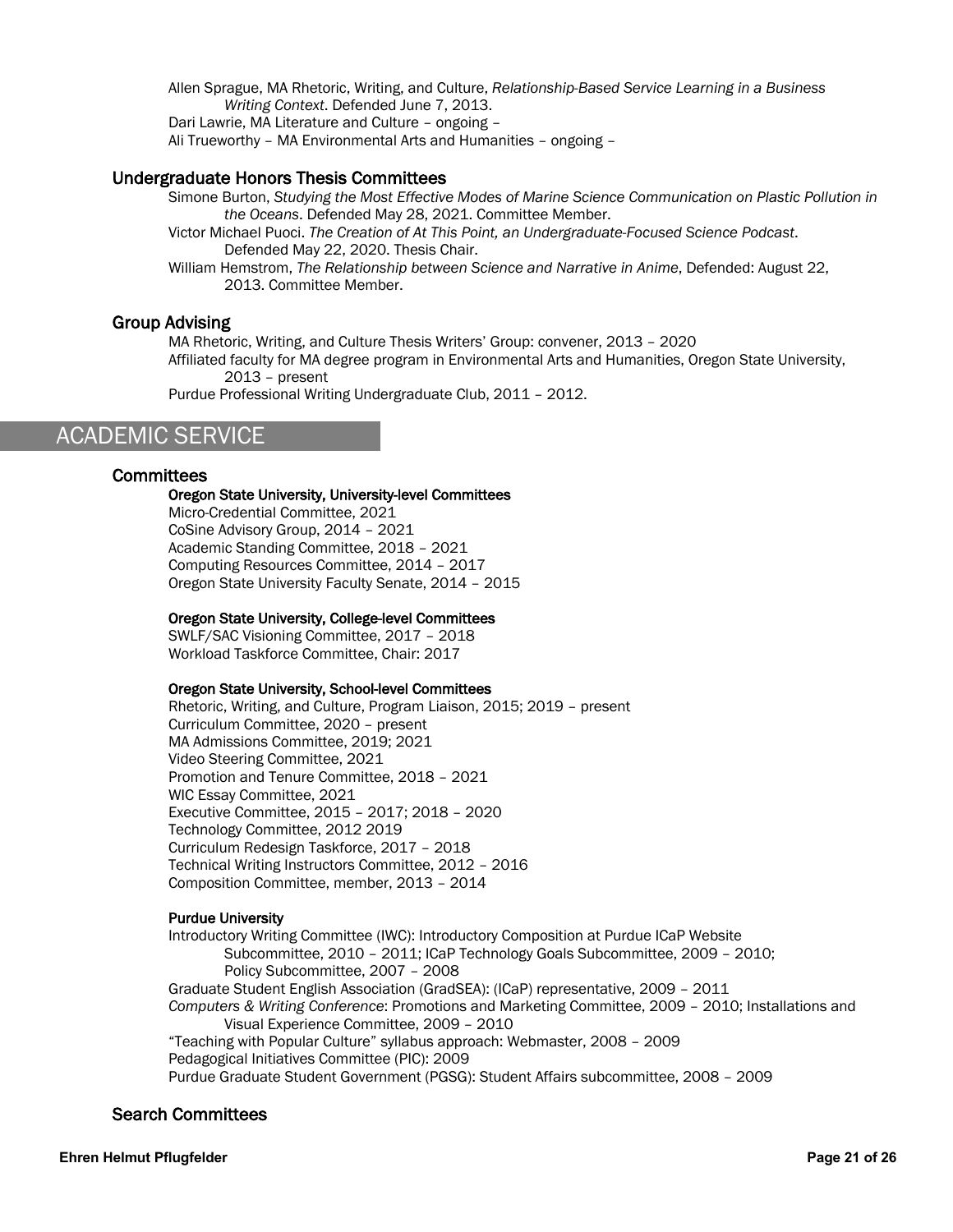- Chair of Search Committee for Writing Studies/WAC position, Oregon State University, School of Writing, Literature, and Film: 2019 – 2020
	- (Tara Williams, an initial Co-Chair, left committee before the interview stage of search)
- Search Committee for Assistant Director of Writing, Oregon State University, School of Writing, Literature, and Film: 2016
- Chair of Search Committee for Literacy Studies/ELL position, Oregon State University, School of Writing, Literature, and Film: 2015 – 2016
- Search Committee for Literacy Studies/ELL position, Oregon State University, School of Writing, Literature, and Film: 2014 – 2015
- Search Advocate for Information Technology Consultant position, Oregon State University, division of Outreach and Engagement: 2014 – present
- Search Advocate for Music-Performance-Technology faculty position, Oregon State University, School of Arts and Communication: 2014-2015
- Interview Committee for Director of Writing position, Oregon State University, School of Writing, Literature and Film: 2012 – 2013
- Search Committee and Interview Committee for Professional and Technical Writing position, Purdue University: 2010 – 2011

#### Pedagogy Presentations and Guest Speaker Talks

"Geoengineering Our Way Out." Oregon State University. HC 407: *Dawn of the Anthropocene*. Fall term, 2015 – 2019; 2021

"Environmental Rhetoric." Environmental Arts and Humanities Field Course, 2019, 2021.

*Showcasing Innovations: WIC and Multimodality* panel presentation. May 15, 2020.

*Welcome Week* faculty panel presentations. Sept. 24, 2019.

Promotion and Tenure Panel, *Academic Faculty Workshop. Office of Faculty Affairs*, May 14, 2019.

- "Three Approaches to Teaching with Wikipedia." *Undergraduate Student Success Summit*. March 7, 2019 Annual Conference Workshop & Annual Graduate Program Application Workshop, with Tim Jensen, for MA Rhetoric, Writing, and Culture students: 2015 – 2019
- "New Directions in Rhetoric & Composition" series of presentations in ENG 518: *Introduction to Graduate Studies*. Fall 2014, 2016 – 2019

"Teaching with Technology in Technical Writing." With Robbie Connor. Oregon State University. May 12, 2017 "Instruction Manuals and Plagiarism." Oregon State University. April 18, 2017

- "ChromeBook Workshops." Oregon State University. May 9 & 31, 2016
- "Low-Stakes Writing for Critical Thinking: Strategies from Across the Curriculum." Oregon State University WIC Lunch, October 9, 2015
- Video recording for *Academic Misconduct Tutorial*, for Open Oregon State, Ecampus and Instructional Design. July 10, 2015

"Malamud's Living Archive," Bernard Malamud Centenary Celebration, with Ray Malewitz. April 24, 2014

"Peer Review in the Classroom and Online." Oregon State University WIC Lunch, April 25, 2014

"Teaching Science and Professional Writing." Oregon State University WIC Lunch, April 26, 2013 Purdue Professional Writing Undergraduate Club:

"Introduction to HTML and CSS." Spring, 2011

"Gamification & Professional Writing." Fall, 2010

"Designing Large Documents." Fall, 2009; Spring, 2010; Fall, 2011

Purdue Writing Lab "Brown Bag" Series:

"Plagiarism and Freshman Composition." Fall, 2010

"Plagiarism and Professional Writing." Fall, 2010

"Copyright for New Media Production." ENGL 419, Purdue University, Spring, 2009

# Curriculum and Policy Development

WR 327 social justice student learning outcome initiative, 2021

Engineering and Design for Society (EDS) curriculum initiative, 2020

Oregon Writing and English Advisory Council (OWEAC) WR 227/327 Working Group, 2017

"327 Task Force" for development of resources, workshops, and curricular alignment for WR 327, Technical Writing, 2016-2017

Curriculum development for undergraduate Scientific, Technical, and Professional Writing Certificate, 2015 – 2016

Writing for Business (WR 214) Curriculum Review and Development, 2013-2014. New syllabus taught in Business Writing practicum (WR 518) by Sara Jameson in Spring, 2014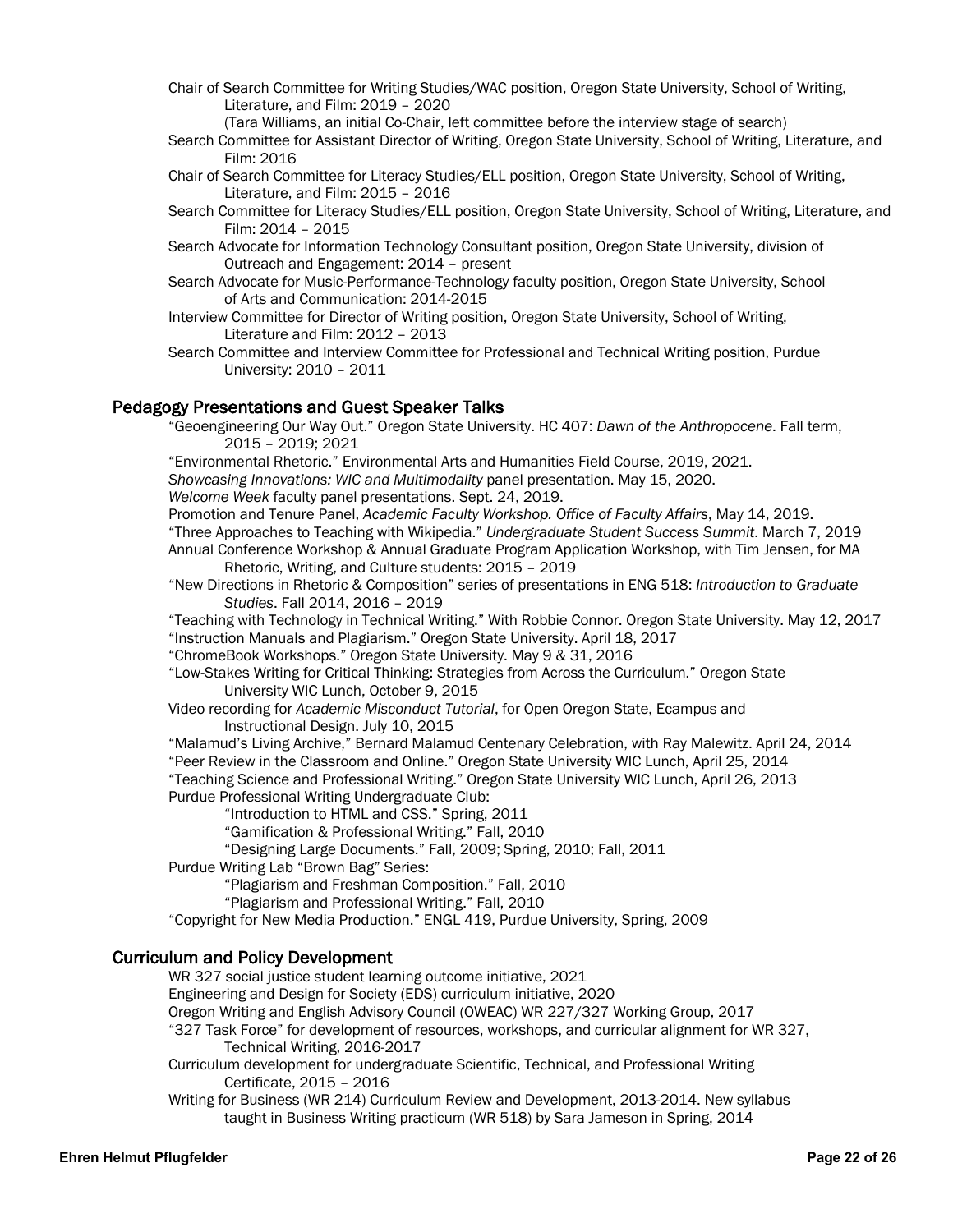Introductory Composition (WR 121) Plagiarism Guidelines, 2013 Purdue H-OWL (for Purdue OWL), *Bill and Melinda Gates Grant*, 2011 Technology Goals for Introductory Composition at Purdue (ICaP), revision, 2010 Purdue OWL, content development. "Preventing Plagiarism" Elizabeth L. Angeli, ed. 2010 http://owl.english.purdue.edu/owl/section/3/33/ "Composing with Popular Culture" Syllabus Approach creation, 2008 – 2009

Collaborative Online Instructor Network (COIN), content development, 2008

## Administrative Work: Director of Undergraduate Studies

In the spring of 2016, The Director of the School of Writing, Literature, and Film asked me to take on a new role of the Director of Undergraduate Studies for the school. Because this position did not exist previously, I was tasked with defining the scope of the position and generating a ranger of administrative and curricular projects. This work lasted three years until the spring of 2019. By the fall of 2019, the English major was the second-fastest growing degree program at OSU. My work involved the following:

2016-2017: 1) Researched the English major and developed data analysis for future course scheduling, 2) Worked with The Director of the School and the Assistant to the Director to develop a new scheduling method, 3) Re-assessed and expanded Ecampus offerings, 4) Helped to create a new professional development course for English majors, 5) Performed APAA assessment, 6) Chaired the technical writing course taskforce, 7) Coordinated with faculty and advisors in the College of Engineering to pilot two course/term engineering-only sections of WR 327, 8) Promoted the major, and 9) Created and managed events.

2017-2018: 1) Researched and wrote a program review for the Curriculum Council and the Office of Academic Programs, Assessment, and Accreditation (APAA), 2) Assisted in the creation of a school-wide Open House for potential new majors, 3) Served on a school curriculum re-assessment committee, 4) Held official meetings with another school about potential school realignment, 5) Developed a Google AdWords campaign for the English major, 6) Continued data collection for Engineering major-only sections of WR 327, 7) Coordinated Psychology major-only sections of WR 222, 8) Partnered with the School of History, Philosophy, an Religion on the first-ever Humanities Undergraduate Conference

2018-2019: 1) Wrote Action Plan in response to Curriculum Council and the Office of Academic Programs, Assessment, and Accreditation (APAA) Report, 2) Worked with school Advisor and school Public Information Rep to develop webpage for transfer students and timeline for English majors, 3) developed schoolwide syllabus language and graphic, 4) Collaborated with school Public Information Rep to create undergraduate extra-curricular calendar and timeline, 5) Gave undergraduate program presentations to COS, CEAOS, and COF advisors, 6) Created Writing Minor outcomes, 7) Completed assessment or assessment planning for all degree programs in SWLF (majors, minors, and certificates)

# ACADEMIC REVIEW

Ι

# Journal Review

*Journal of Business and Technical Communication*: 2020 – 2022 *Rhetoric Society Quarterly*: 2014 – 2021 *Journal of Professional and Business Communication*: 2021 *Technical Communication Quarterly*: 2017, 2020 – 2021 *Surveillance and Society*: 2015 – 2016, 2021 *enculturation*: 2019 – 2020 *Written Communication*: 2018 – 2019 *Transfers: Interdisciplinary Journal of Mobility Studies*: 2019 *College English*: 2019 *IEEE Transactions on Professional Communication*: 2017 *Technical Communication*: 2013 *Harlot of the Arts*: 2013 – 2015 *Present Tense*: 2011 – 2013

### Book Manuscript Review

Alex Parrish, *The Sensory Modes of Animal Rhetorics: A Hoot in the Light*. Springer Nature (2021). Palgrave/MacMillan: anonymous Full Manuscript Review, 2020.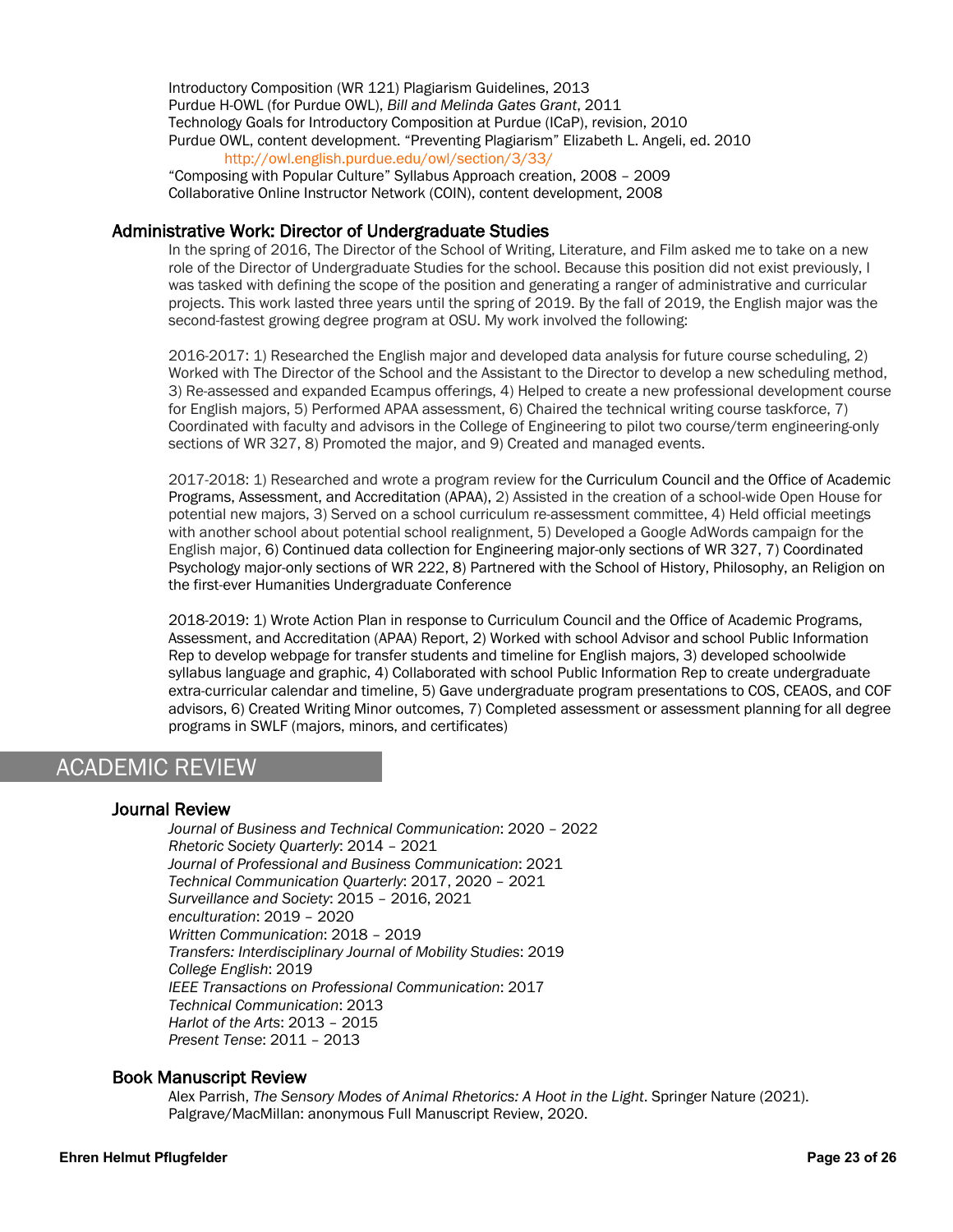Routledge book series *Studies in Technical Communication, Rhetoric, and Culture*: anonymous Proposal Review, 2017.

Paulo Mourão. *The Economics of Motorsports: The Case of Formula One*. Palgrave Macmillan (2017). Kristian Bjørkdahl and Alex Parrish, Eds. *Rhetorical Animals: Boundaries of the Human in the Study of Persuasion*. Rowman & Littlefield (2017).

## Conference Review

*Rhetoric Society of America* (RSA) Conference: Submissions Reviewer, 2021.

*Conference of the Council for Programs in Technical and Scientific Communication* (CPTSC): Submissions Reviewer, 2015 – 2019; 2021

*Special Interest Group for Design of Communication* (SIGDOC): Submissions Reviewer, Proceedings Reviewer, Student Research Competition Reviewer, 2018; 2020; 2021

*Computers & Writing Conference* (C&W): Submissions Reviewer, 2011 – 2012; 2019 – 2020

*Conference on College Composition and Communication* (CCCC): First-Round Submissions Reviewer, 2014 – 2019

*Association of Teachers of Technical Writing Conference* (ATTW): Submissions Reviewer, 2012 – 2018 *MA Symposium*, School of Writing, Literature, and Film: Submissions Reviewer, Fall 2017

*Association for Research on Service-Learning and Community Engagement* Conference (IARSLCE): Submissions Reviewer, 2012

# Textbook Review

Bedford/St. Martin's *Writer/Worker* Reviewer, 2019 Cengage/4LTR Press Visuals Reviewer, 2015

*Practical Strategies for Technical Communication*, 2nd ed*.* (textbook by Mike Markel): Infographic Reviewer, 2014

*Practical Strategies for Technical Communication*, 1st ed. (textbook by Mike Markel): Reviewer, 2014 Cengage *BCOM 7th ed*. Visuals Reviewer, 2014

*MyTechCommLab* by Pearson: Reviewer, 2013

*Technical Communication, Brief Edition* (textbook by Mike Markel): Reviewer, 2012

*Technical Communication Strategies for Today*, (textbook by Richard Johnson-Sheehan): Researcher, 2009 – 2010

# Judging

*OSU Honors College Thesis Fair* poster competition, Judge, 2019, 2021 *Oregon Lottery Graduate Scholarship*, Judge, 2020 *ACM SIGDOC Student Poster Competition*, Judge, 2019 *CCCC Outstanding Dissertation Award in Technical Communication*, Judge, 2019 *The Janice Lauer M. Award* for Dissertation Excellence in rhetoric and composition, Judge, 2017 *The Lisa Ede Award for Excellence in Composition Pedagogy*, Committee Member, 2014 – present *OSU CLA Scholarship and Creativity Fair*: 60-Second Lectures Judge, May 29, 2014 *American Society of Civil Engineers, Northwest Student Conference*: Technical Paper Judge, 2013

# **External Tenure Review**<br>Auburn University, 2020

Creighton University, 2019

# CERTIFICATIONS, TRAININGS & WORKSHOPS

"Code-Meshing, Code-Switching, and Black Standard English: Implications for Classroom Writers," OSU's WIC program workshop: February 25, 2022

Bridge Training: Information Security Training program; Equal Opportunity and Access training; Ethics program; Mandatory Reporting of Child Abuse training; FMLA, OLFA, and Protected Leave program

OSU Search Advocate training: October, 2021 – 2022

OSU Ecampus "Developing an Online Course" workshop: fall, 2021

Hybrid Course Development Workshop for SWLF: January/February, 2021.

CITI Course in Behavior Research Investigators and Key Personnel – IRB: 2017 – 2021

*Engineering and Design for Society* (EDS) summer workshop on student engagement: August 26, 2020. "Intro to LaTeX," OSU Library workshop: spring, 2019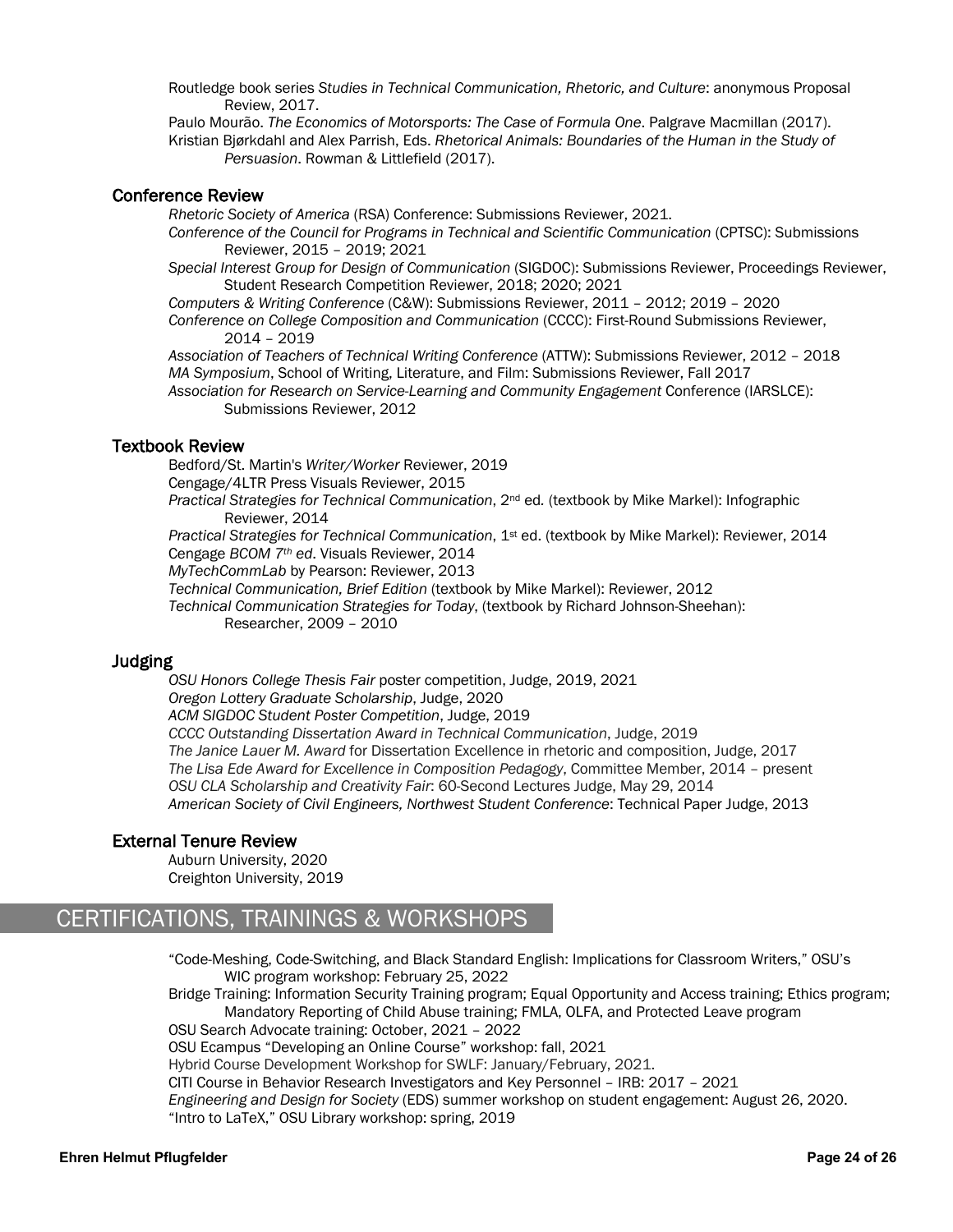OSU Search Advocate training: July, 2014 – 2016 Affirmative Action Search Advocate, certified: July, 2014 Collaborative Institutional Training Initiative; updated October, 2015 Writing Intensive Curriculum (WIC) Faculty Seminar: fall, 2014 CITI Course in Conflict of Interest (Oregon State University): 2012 – annual Family Education Rights and Privacy Act (FERPA), certified: 2007 – present CITI Course in the Protection of Human Research Subjects – IRB: 2007 – 2012 Secondary Education Teaching Certificate, State of Pennsylvania, grades 5-12: 2001 – 2011

# PROFESSIONAL SOCIETIES

Rhetoric Society of America (RSA); ACM Special Interest Group in the Design of Communication (SIGDOC); Association for Teachers of Technical Writing (ATTW); Council for Programs in Technical and Scientific Communication (CPTSC)

# TECHNICAL PROFICIENCIES

Microsoft Windows; Mac OSX; Chrome OS Adobe Creative Cloud: Photoshop, Dreamweaver, InDesign, Fireworks, Acrobat Pro Microsoft Office: Word, Excel, Publisher, PowerPoint, OneNote Content/Learning Management Software: Drupal, WordPress, Blackboard, Canvas Digital Humanities: Scaler, Voyant Document Preparation/Markup: LaTeX (with Leafly), XML Project Management/Communication: Slack Open-Source Software: Audacity, CamStudio, OpenOffice, Gimp, etc. Other Software/CMS: iMovie, GarageBand, WordPress, numerous web-based apps Web Markup Languages: HTML5, CSS

# GRADUATE COURSEWORK

# Rhetoric and Composition

ENGL 505A – Teaching First-Year Composition 1 (Richard Johnson-Sheehan) ENGL 505B – Teaching First-Year Composition 2 (Shirley Rose) ENGL 591 – Introduction to Composition Theory (Irwin Weiser) ENGL 622 – Issues in Composition Studies, Classical Period to the Renaissance (Richard Johnson-Sheehan) ENGL 624 – Issues in Composition Studies, Modern Period (Shirley Rose) ENGL 625 – Empirical Research in Writing (Michael Salvo) ENGL 626 – Issues in Composition Studies, Postmodern Period (Thomas Rickert) ENGL 630 – Second Language Writing (Tony Silva) ENGL 681/IDIS 591A – Hutton Lectures in Rhetoric and Composition (Jenny Bay)

# Theory and Professional Writing

ENGL 505M – Professional Writing Practicum (Patricia Sullivan) ENGL 515 – Advanced Professional Writing (Michael Salvo) ENGL 590 – Postindustrial Mobilities (Michael Salvo) ENGL 680I – Institutional Rhetoric (Thomas Rickert) ENGL 680T – Professional Writing Theory (Michael Salvo)

# Rhetoric, Technology, and Digital Writing

ENGL 605 – Computers and Rhetoric (Samantha Blackmon) ENGL 680G – Gender, Rhetoric, and the Body (Jenny Bay) ENGL 680M – Minority Rhetorics (Samantha Blackmon) ENGL 680S – Digital Rhetoric and Design Studio (David Blakesley)

# Other PhD Coursework

GER 605 – German for Translation (Jennifer Marston William) ENGL 699 – PhD Dissertation Research (Michael Salvo)